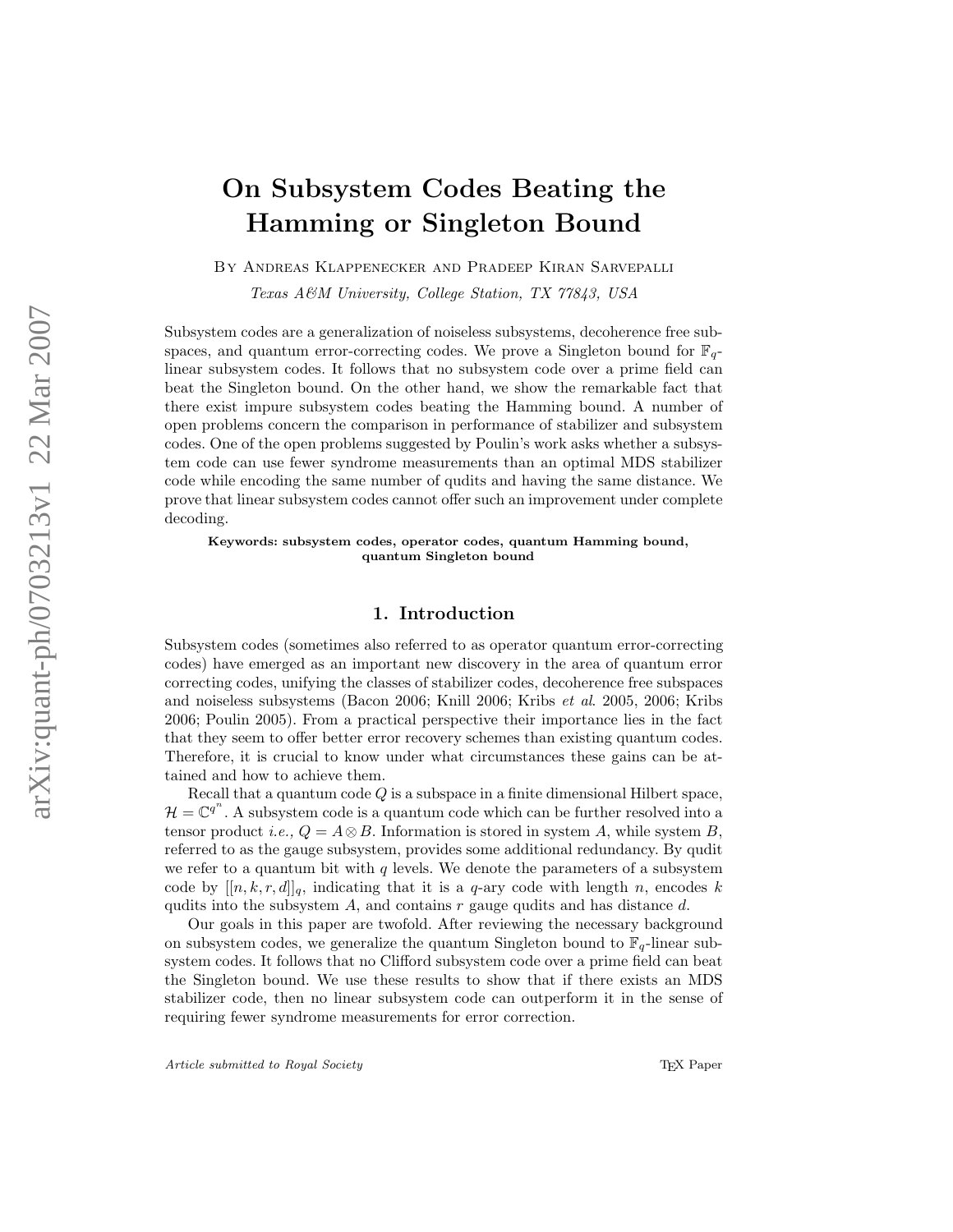Bacon & Casaccino (2006) obtain a subsystem code from two classical codes. We show that this method is a special case of the Euclidean construction for subsystem codes proposed in Aly et al. (2006) and give a coding theoretic analysis of these codes.

Since the early works on quantum error-correcting codes, it has been suspected that impure codes should somehow perform better than the pure codes. In particular, it was often conjectured that there might exist impure quantum error-correcting codes beating the quantum Hamming bound, but a proof remained elusive. Aly et al. (2006) proved a Hamming bound for pure subsystem codes. We show here that there exist impure subsystem codes beating the Hamming bound.

## 2. Background

Let  $\mathbb{F}_q$  be a finite field with q elements and characteristic p. Let  $C \subseteq \mathbb{F}_q^n$  be an  $\mathbb{F}_q$ linear classical code denoted by  $[n, k, d]_q$ , where  $k = \dim_{\mathbb{F}_q} C$  and d is the minimum distance of C. We define  $wt(C) = min\{wt(c) | 0 \neq c \in C\} = d$ , where  $wt(c)$  is the Hamming weight of c. Sometimes an alternative notation  $(n, K, d)$ <sub>a</sub> is also used where  $K = |C|$ . If C is an  $\mathbb{F}_p$ -linear subspace over  $\mathbb{F}_q$ , then we say it is an additive code.

If  $x, y \in \mathbb{F}_q^n$ , then their Euclidean inner product is defined as  $x \cdot y = \sum_i x_i y_i$ . The Euclidean dual of a code  $C \subseteq \mathbb{F}_q^n$  is defined as  $C^{\perp} = \{y \in \mathbb{F}_q^n \mid x \cdot y = 0 \text{ for all } x \in$  $C$ . We say that a code C is self-orthogonal with respect to the Euclidean inner product if  $C \subseteq C^{\perp}$ .

We use the notation  $(x|y) = (x_1, \ldots, x_n | y_1, \ldots, y_n)$  to denote concatenation of  $x, y \in \mathbb{F}_q^n$ . Let  $u = (a|b)$  and  $v = (a'|b')$  be in  $\mathbb{F}_q^{2n}$ . We define the symplectic weight of  $u$  as swt $(u) = \{(a_i, b_i) \neq (0, 0) \mid 1 \leq i \leq n\}$  and the symplectic weight of a code  $C \subseteq$  $\mathbb{F}_q^{2n}$  as  $\mathrm{swt}(C) = \min\{\mathrm{swt}(c) \mid 0 \neq c \in C\}$ . For codes over  $\mathbb{F}_q^{2n}$  another inner product plays a more important role in the context of quantum codes. The trace-symplectic product between  $u, v$  is defined as  $\langle u|v\rangle_t = \langle (a|b)|(a'|b')\rangle_t = \text{tr}_{q/p}(a' \cdot b - a \cdot b').$ The trace-symplectic dual of  $C \subseteq \mathbb{F}_q^{2n}$  is defined as  $C^{\perp_t} = \{x \in \mathbb{F}_q^{2n} \mid \langle x|y \rangle_t =$ 0, for all  $y \in C$ . If  $C \subseteq C^{\perp_t}$ , we say that it is self-orthogonal with respect to the trace-symplectic inner product.

#### (a) Subsystem codes from classical codes

We now briefly review the background on subsystem codes. First we give a group theoretic description and then give an alternate description in terms of classical codes. Further details can be found in Klappenecker & Sarvepalli (2006); Aly et al. (2006).

Let q be the power of a prime p and  $\mathbb{F}_q$  a finite field with q elements. Let  $B = \{ |x\rangle \mid x \in \mathbb{F}_q \}$  denote an orthonormal basis for  $\mathbb{C}^q$ . Let  $X(a)$  and  $Z(b)$  be unitary operators on  $\mathbb{C}^q$  whose action on any element  $|x\rangle$  in B is defined as

$$
X(a) |x\rangle = |x + a\rangle \text{ and } Z(b) |x\rangle = \omega^{\text{tr}_{q/p}(bx)} |x\rangle,
$$

where  $\omega = e^{j2\pi/p}$  is a primitive  $p^{th}$  root of unity. These operators are a q-ary generalization of the well-known Pauli matrices  $X$  and  $Z$ . Their action on an arbitrary element in  $\mathbb{C}^q$  is obtained by invoking linearity. Let  $\mathcal{H} = \mathbb{C}^q \otimes \cdots \otimes \mathbb{C}^q = \mathbb{C}^{q^n}$  and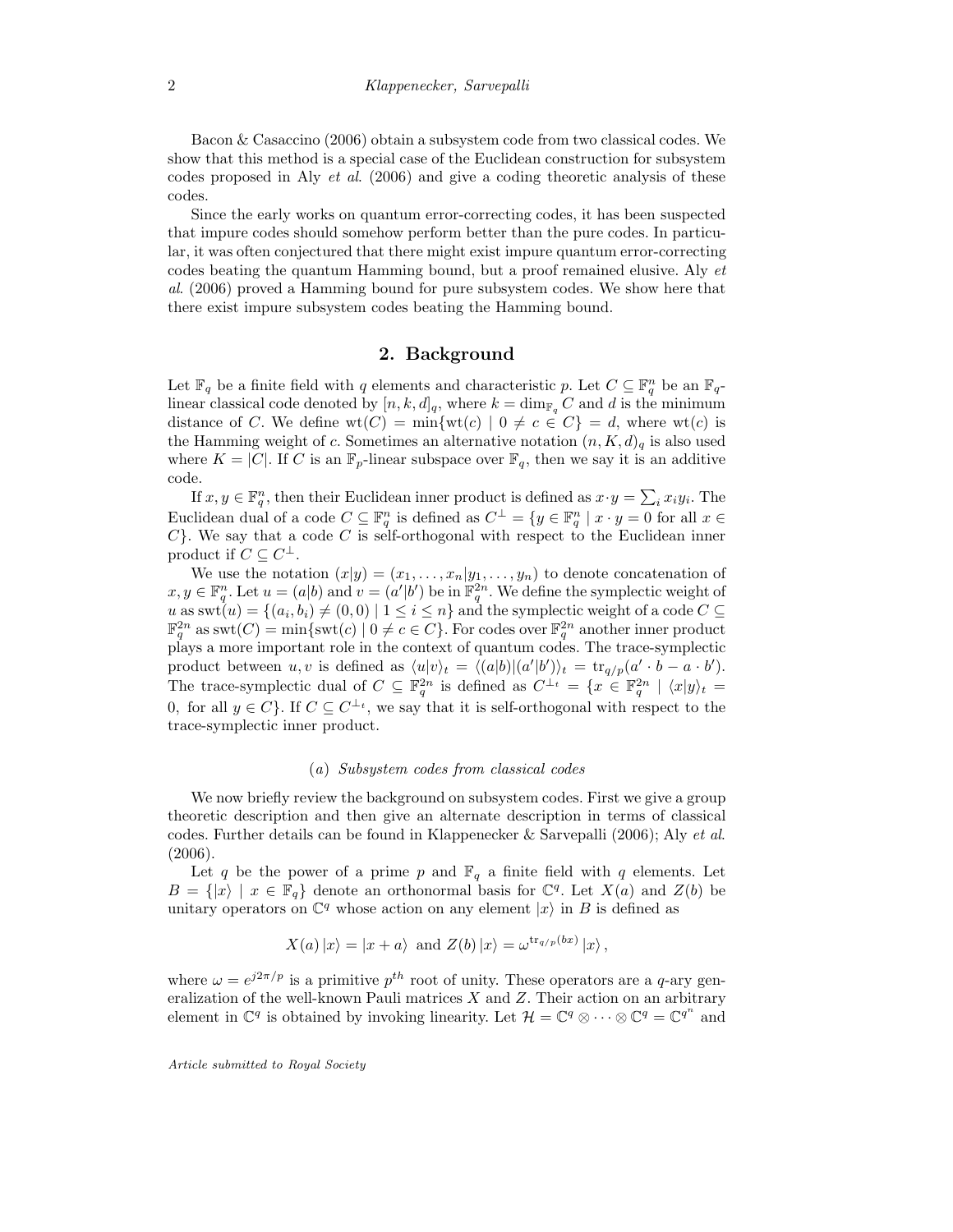$\mathcal E$  be the error group on  $\mathcal H$ , defined as the tensor product of n such error operators i.e.,

$$
\mathcal{E} = \{ \omega^c E_1 \otimes \cdots \otimes E_n \mid E_i = X(a_i)Z(b_i); a_i, b_i \in \mathbb{F}_q; c \in \mathbb{F}_p \}.
$$

The weight of an error  $E = \omega^c E_1 \otimes E_2 \otimes \cdots \otimes E_n$  in  $\mathcal E$  is defined as the number of  $E_i$ which are not equal to identity and it is denoted by  $wt(E)$ . We can also associate to E a vector  $\overline{E} = (a_1, \ldots, a_n | b_1, \ldots, b_n) \in \mathbb{F}_q^{2n}$ . We define the symplectic weight of  $\overline{E}$  as

$$
swt(\overline{E}) = |\{(a_i, b_i) \neq (0, 0) | 1 \leq i \leq n\}| = wt(E).
$$

Every nontrivial normal subgroup N in  $\mathcal E$  defines a subsystem code  $Q$ . Let  $C_{\mathcal{E}}(N)$  be the centralizer of N in  $\mathcal{E}$  and  $Z(N)$  the center of N. As a subspace the subsystem code  $Q$  defined by  $N$  is precisely the same as the stabilizer code defined by  $Z(N)$ . By Theorem 4 in Klappenecker & Sarvepalli (2006), Q can be decomposed as  $A \otimes B$  where dim  $B = |G : Z(N)|^{1/2}$  and

$$
\dim A = |Z(\mathcal{E}) \cap G||\mathcal{E} : Z(\mathcal{E})|^{1/2}|N : Z(N)|^{1/2}/|N|.
$$

Since information is stored only on subsystem  $A$ , we need only concern errors that affect A. An error E in  $\mathcal E$  is detectable by subsystem A if and only if E is contained in the set  $\mathcal{E} - (NC_{\mathcal{E}}(N) - N)$ . The distance of the code is defined as

$$
d = \min\{\text{wt}(E) \mid I \neq E \in NC_{\mathcal{E}}(N) - N\} = \text{wt}(NC_{\mathcal{E}}(N) - N).
$$

If  $NC_{\mathcal{E}}(N) = N$ , then we define the distance of the code to be wt(N). A distance d subsystem code with dim  $A = K$ , dim  $B = R$  is often denoted as  $((n, K, R, d))_q$ or  $[[n, k, r, d]]_q$  if  $K = q^k$  and  $R = q^r$ . We say that N is the gauge group of Q and  $Z(N)$  its stabilizer. The gauge group acts trivially on A.

In Klappenecker & Sarvepalli (2006) we showed that subsystem codes, much like the stabilizer codes, are related to the classical codes over  $\mathbb{F}_q^{2n}$  or  $\mathbb{F}_{q^2}^n$ , but with one important difference. We no longer need the associated classical codes to be self-orthogonal, thereby extending the class of quantum codes. The gauge group N can be mapped to a classical code C over  $\mathbb{F}_q^{2n}$  and  $C_{\mathcal{E}}(N)$  can be mapped to the trace-symplectic dual of  $C$ . The following theorem (Klappenecker  $\&$  Sarvepalli 2006) shows how subsystem codes are related to classical codes .

**Theorem 2.1.** Let C be a classical additive subcode of  $\mathbb{F}_q^{2n}$  such that  $C \neq \{0\}$  and let D denote its subcode  $D = C \cap C^{\perp_t}$ . If  $x = |C|$  and  $y = |D|$ , then there exists an operator quantum error correcting code  $C = A \otimes B$  such that

i) dim  $A = q^n/(xy)^{1/2}$ , ii) dim  $B = (x/y)^{1/2}$ . The minimum distance of subsystem A is given by (a)  $d = \text{swt}((C + C^{\perp_t}) - C) = \text{swt}(D^{\perp_t} - C)$  if  $D^{\perp_t} \neq C$ ; (b)  $d = \text{swt}(D^{\perp_t})$  if  $D^{\perp_t} = C$ . Thus, the subsystem A can detect all errors in  $\mathcal E$  of weight less than d, and can

correct all errors in E of weight  $\leq |(d-1)/2|$ .

We call codes constructed using theorem 2.1 as Clifford subsystem codes. Arguably, these codes cover the most important subsystem codes, including the recently proposed Bacon-Shor codes. In this paper, henceforth by a subsystem code we will mean a Clifford subsystem code.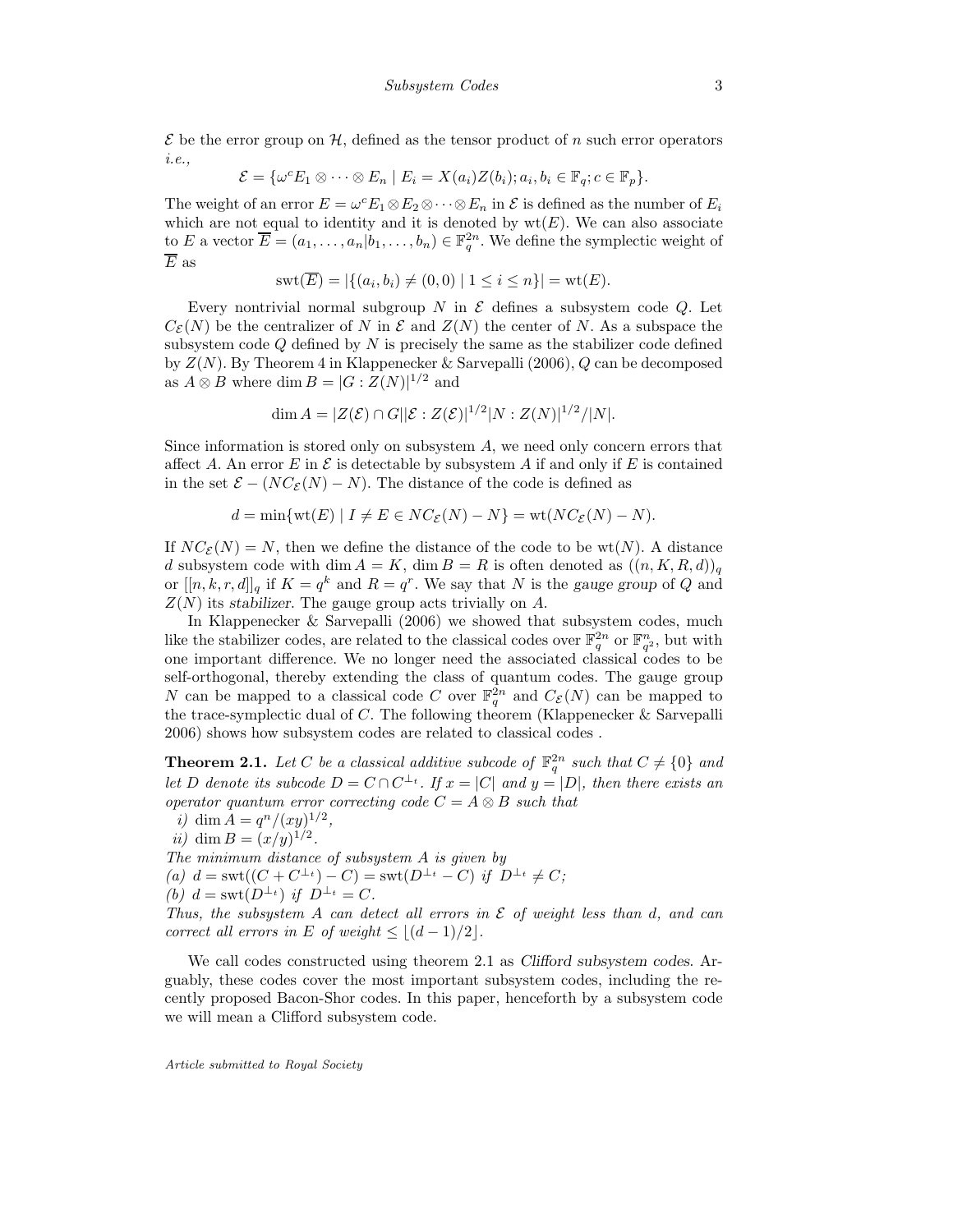A further simplification of the above construction is possible which takes any pair of classical codes to give a subsystem code. We will just recall the result here and study its application in the next section.

**Corollary 2.2** (Euclidean Construction). Let  $X_i \subseteq \mathbb{F}_q^n$ , be  $[n, k_i]_q$  linear codes where  $i \in \{1,2\}$ . Then there exists an  $[[n,k,r,d]]_q$  Clifford subsystem code with

- $k = n (k_1 + k_2 + k')/2,$
- $r = (k_1 + k_2 k')/2$ , and

•  $d = \min\{wt((X_1^{\perp} \cap X_2)^{\perp} \setminus X_1), wt((X_2^{\perp} \cap X_1)^{\perp} \setminus X_2)\},\$ where  $k' = \dim_{\mathbb{F}_q}(X_1 \cap X_2^{\perp}) \times (X_1^{\perp} \cap X_2).$ 

The result follows from Theorem 2.1 by defining  $C = X_1 \times X_2$ ; it follows that  $C^{\perp_s} = X_2^{\perp} \times X_1^{\perp}$  and  $D = C \cap C^{\perp_s} = (X_1 \cap X_2^{\perp}) \times (X_2 \cap X_1^{\perp})$ , and the parameters are easily obtained from these definitions, see Aly et al. (2006) for a detailed proof.

#### (b) Pure and impure subsystem codes

We can extend the notion of purity to subsystem codes also in a straightforward manner. Let N be the gauge group of a subsystem code Q with distance  $d =$  $wt(C_{\mathcal{E}}(Z(N))-N)$ . We say that Q is *pure to d'* if there is no error of weight less than d' in N. The code is said to be exactly pure to d' if  $wt(N)$  is d' and it is said to pure if  $d' \geq d$ . The code is said to be impure if it is exactly pure to  $d' < d$ . This refinement to the notion of purity was made in recognition of certain subtleties that had to addressed when constructing other subsystem codes from existing subsystem codes, see Aly et al. (2006) for details.

In coding theoretic terms this can be translated as follows. Let  $C$  be an additive subcode of  $\mathbb{F}_q^{2n}$  and  $D = C \cap C^{\perp_t}$ . By theorem 2.1, we can obtain an  $((n, K, R, d))_q$ subsystem code Q from C that has minimum distance  $d = \text{swt}(D^{\perp_t} - C)$ . If  $d' \leq$  $\text{swt}(C)$ , then we say that the associated operator quantum error correcting code is pure to  $d'$ .

Extending these ideas of purity to subsystem codes is useful because it facilitates the analysis of the parameters of the subsystem codes, as will become clear when we derive bounds in the next section. If the codes are pure, then it will be very easy to see that the subsystem code with the parameters  $[[n, k, r, d]]_q$  satisfies  $k + r \leq$  $n - 2d + 2$ . This is because then the subsystem code can also be viewed as an  $[[n, k+r, d]]_q$  stabilizer code, see theorem 11 in Aly *et al.* (2006) for further details.

## 3. Singleton upper bound for  $\mathbb{F}_q$ -linear subsystem codes

#### (a) An upper bound for subsystem codes

We prove that the  $\mathbb{F}_q$ -linear subsystem codes with the parameters  $[[n, k, r, d]]_q$ satisfy a quantum Singleton like bound viz.,  $k + r \leq n - 2d + 2$ . It will be seen that this reduces to the quantum Singleton bound if  $r = 0$ . More interestingly, this reveals that there is a trade off in the size of subsystem A and the gauge subsystem. One pays a price for the gains in error recovery. The cost is the reduction in the information to be stored.

Our proof for this result is quite straightforward, though the intermediate details are a little involved. First we show that a linear  $[[n, k, r > 0, d]]_q$  subsystem code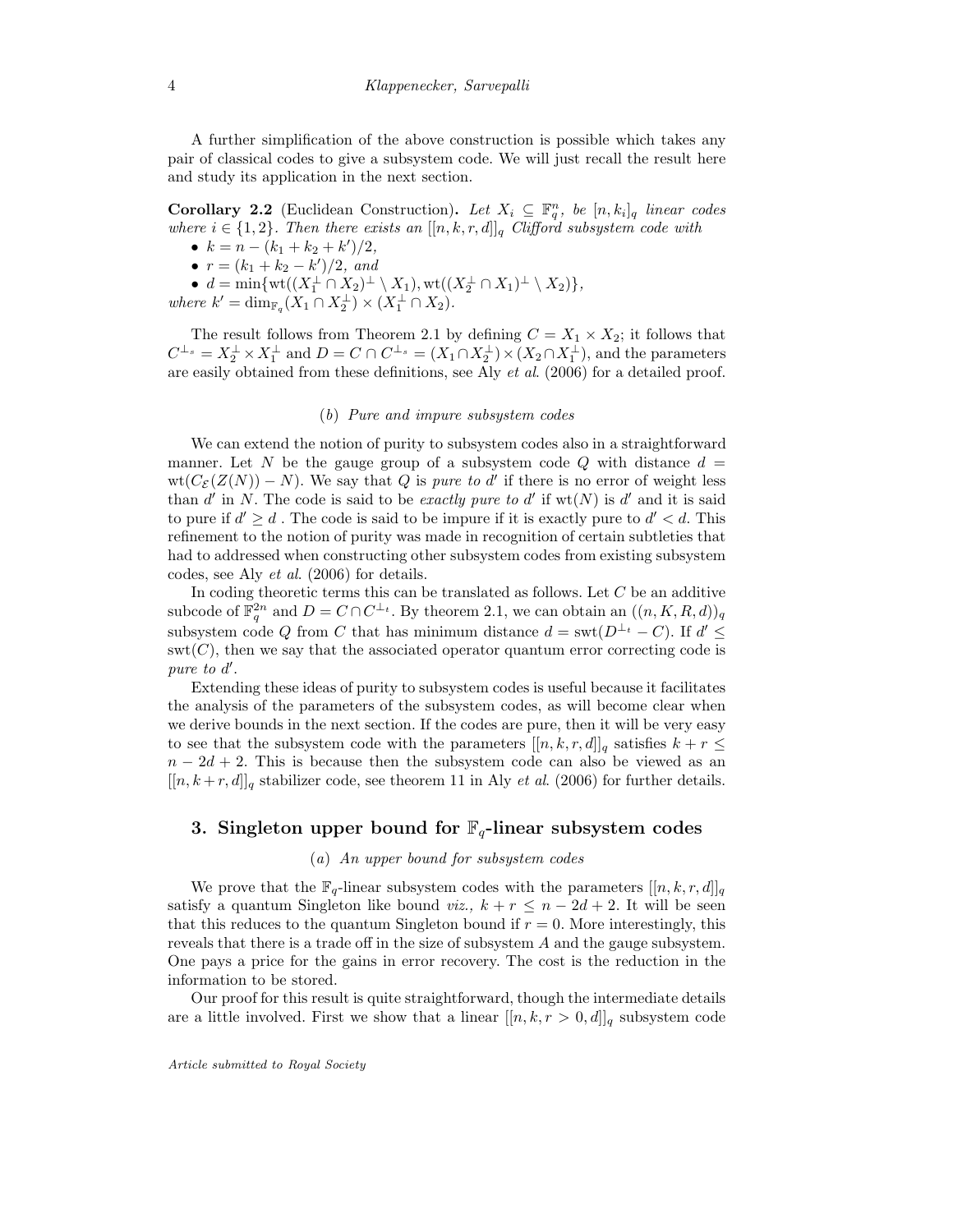that is exactly pure to 1 can be punctured to an  $[[n-1, k, r-1, d]]_q$  code which retains the relationship between  $n, k, r, d$ . If  $d = 2$  by repeated puncturing we either arrive at a pure code or a stabilizer code, both of which have upper bounds. For  $d > 2$ , two cases can arise, if the code is exactly pure to 1, we simply puncture it to get a smaller code as in  $d = 2$  case. Otherwise, we puncture it to get an  $[[n-1,k,r+1,d-1]]_q$  code. By repeatedly shortening we either get a stabilizer code or a distance 2 code both of which have an upper bound. Keeping track of the change in the parameters will give us an upper bound on the parameters of the original code.

Let  $w = (a_1, a_2, \ldots, a_n | b_1, b_2, \ldots, b_n) \in \mathbb{F}_q^{2n}$ . We denote by  $\rho(w) \in \mathbb{F}_q^{2n-2}$ , the vector obtained by deleting the first and the  $n+1<sup>th</sup>$  coordinates of w. Thus we have

$$
\rho(w)=(a_2,\ldots,a_n|b_2,\ldots,b_n)\in\mathbb{F}_q^{2n-2}.
$$

Similarly, given a classical code  $C \subseteq \mathbb{F}_q^{2n}$  we denote the puncturing of a codeword or code in the first and  $n + 1$  coordinates by  $\rho(C)$ .

For  $\mathbb{F}_q$ -linear codes instead of considering the trace symplectic inner product we can consider the relatively simpler symplectic product. The symplectic product of  $u = (a|b)$  and  $v = (a'|b')$  in  $\mathbb{F}_q^{2n}$  is defined as  $\langle u|v\rangle_s = \langle (a|b)|(a'|b')\rangle_s = a'\cdot b - a\cdot b'.$ The symplectic dual of a code  $C \subseteq \mathbb{F}_q^{2n}$  is defined as  $C^{\perp_s} = \{x \in \mathbb{F}_q^{2n} \mid \langle x|y \rangle_s =$ 0, for all  $y \in C$ . It will be seen that  $\langle u|v\rangle_t = \text{tr}_{q/p}(\langle u|v\rangle_s).$ 

**Lemma 3.1.** Let  $C \subseteq \mathbb{F}_q^{2n}$  be an  $\mathbb{F}_q$ -linear code with  $(a|b) \in C$  and  $(a'|b') \in C^{\perp_t}$ . Then  $\langle (a|b)|(a'|b')\rangle_t = 0$  if and only if  $\langle (a|b)|(a'|b')\rangle_s = a \cdot b' - a' \cdot b = 0$ . It follows that  $C^{\perp_t} = C^{\perp_s}$ .

*Proof.* If  $\langle (a|b)|(a'|b')\rangle_s = 0$ , then  $\text{tr}_{q/p}(a' \cdot b - a \cdot b') = 0$ . Since C is linear  $(\alpha a|\alpha b)$ is also orthogonal to  $(a'|b')$  for any  $\alpha \in \mathbb{F}_q^{\times}$ . Hence,  $\text{tr}_{q/p}(\alpha a' \cdot b - \alpha a \cdot b') = 0$ . But tr is a nondegenerate function. It follows that  $a' \cdot b - a \cdot b' = 0$ . The converse is straightforward. The equality of  $C^{\perp_t} = C^{\perp_s}$  follows immediately from the first part of the statement.  $\Box$ 

As we shall be concerned with  $\mathbb{F}_q$ -linear codes in this paper, we will focus only on the symplectic inner product in the rest of the paper.

**Lemma 3.2.** Let  $C \subseteq \mathbb{F}_q^{2n}$  be an  $\mathbb{F}_q$ -linear code. Then C has an  $\mathbb{F}_q$ -linear basis of the form

 $B = \{z_1, \ldots, z_k, z_{k+1}, x_{k+1}, z_{k+2}, x_{k+2}, \ldots, z_{k+r}, x_{k+r}\}$ 

where  $\langle x_i | x_j \rangle_s = 0 = \langle z_i | z_j \rangle_s$  and  $\langle x_i | z_j \rangle_s = \delta_{i,j}$ .

*Proof.* First we choose a basis  $B = \{z_1, \ldots, z_k\}$  for a maximal isotropic subspace  $C_0$  of C. If  $C_0 \neq C$ , then we can choose a codeword  $x_1$  in C that is orthogonal to all of the  $z_k$  except one, say  $z_1$  (renumbering if necessary). We can scale  $x_1$  by an element in  $\mathbb{F}_q^{\times}$  so that  $\langle z_1|x_1\rangle_s = 1$ . If  $\langle C_0, x_1\rangle \neq C$ , then we repeat the process until we have a basis of the desired form. П

For the remainder of the section, we fix the following notation. By theorem 2.1, we can associate with an  $\mathbb{F}_q$ -linear  $[[n, k, r, d]]_q$  subsystem code two classical  $\mathbb{F}_q$ linear codes  $C, D \subseteq \mathbb{F}_q^{2n}$  such that  $D = C \cap C^{\perp_s}$ ,  $|C| = q^{n-k+r}$ ,  $|D| = q^{n-k-r}$  and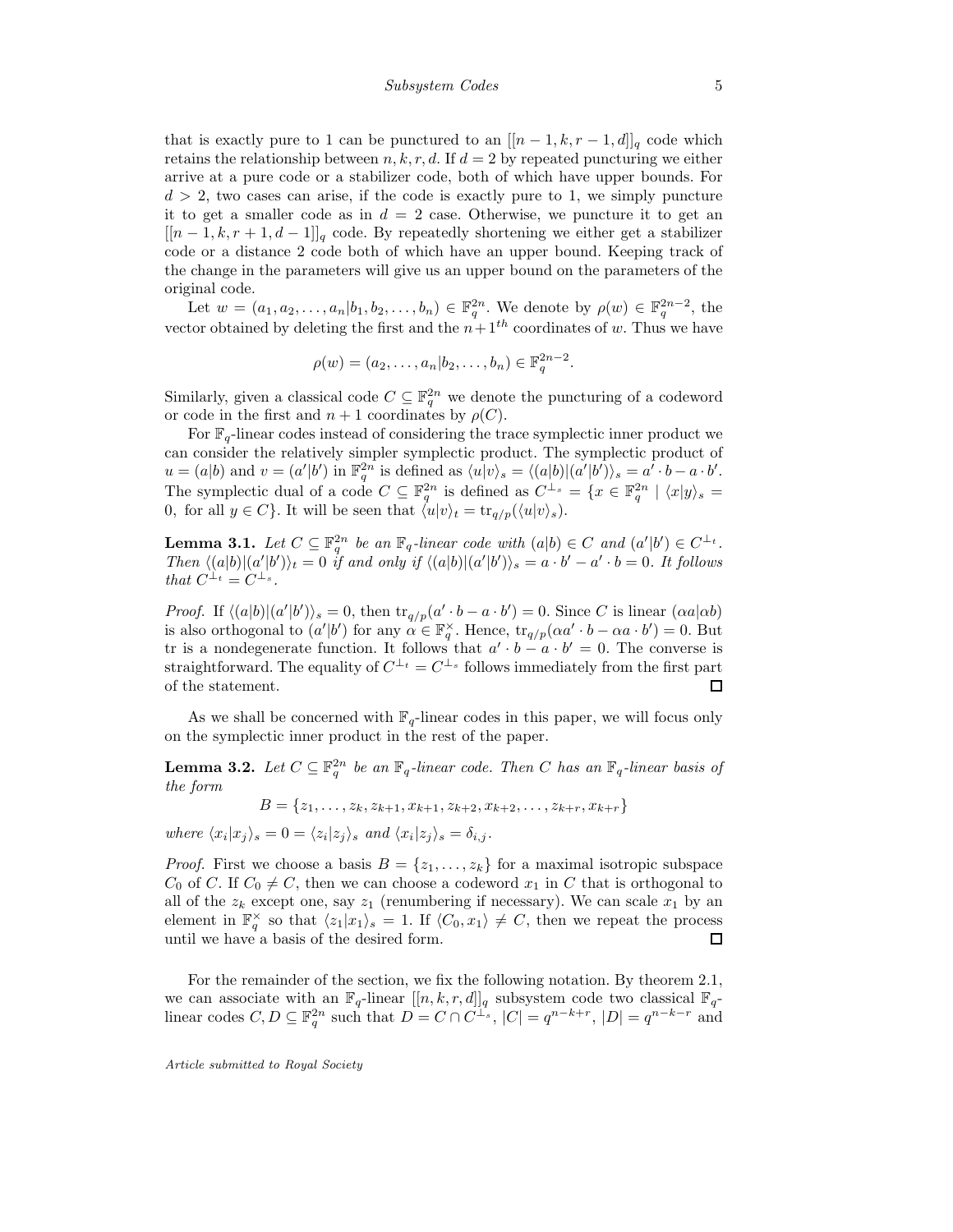$\text{swt}(D^{\perp_s} \setminus C) = d$ . By lemma 3.2, we can also assume that C is generated by

$$
C = \langle z_1, \ldots, z_s, z_{s+1}, x_{s+1}, \ldots, z_{s+r}, x_{s+r} \rangle,
$$

where  $s = n - k - r$  and the vectors  $x_i$ ,  $z_i$  in  $\mathbb{F}_q^{2n}$  satisfy the relations  $\langle x_i | x_j \rangle_s =$  $0 = \langle z_i | z_j \rangle_s$  and  $\langle x_i | z_j \rangle_s = \delta_{i,j}$ . These relations on  $x_i, z_i$  imply that

$$
C^{\perp_s} = \langle z_1, \dots, z_s, z_{s+r+1}, x_{s+r+1}, \dots, z_{s+r+k}, x_{s+r+k} \rangle,
$$
  
\n
$$
D = C \cap C^{\perp_s} = \langle z_1, \dots, z_s \rangle,
$$
  
\n
$$
D^{\perp_s} = \langle z_1, \dots, z_s, z_{s+1}, x_{s+1}, \dots, z_n, x_n \rangle.
$$

**Lemma 3.3.** An  $\mathbb{F}_q$ -linear  $[[n, k, r > 0, d \geq 2]]_q$  Clifford subsystem code exactly pure to 1 can be punctured to an  $\mathbb{F}_q$ -linear  $[[n-1,k,r-1,\geq d]]_q$  code.

Proof. As mentioned above, we can associate to the subsystem code two classical codes  $C, D \subseteq \mathbb{F}_q^{2n}$ . Two cases arise depending on swt $(D)$ .

a) If swt $(D) = 1$ , then without loss of generality we can assume that swt $(z_1) = 1$ . Further,  $z_1$  can be taken to be of the form  $(1, 0, \ldots, 0 | a, 0, \ldots, 0)$ . and for  $i \neq 1$ , because of  $\mathbb{F}_q$ -linearity of the codes we can choose every  $x_i, z_i$  to be of the form  $(0, a_2, \ldots, a_n | b_1, b_2, \ldots, b_n)$ . Further, as  $x_i, z_i$  must satisfy the orthogonality relations with  $z_1$  viz.,  $\langle z_1|z_i\rangle_s = 0 = \langle z_1|x_i\rangle_s$ , for  $i > 1$  we can choose  $x_i, z_i$  to be of the form  $(0, a_2, \ldots, a_n | 0, b_2, \ldots, b_n)$ . It follows that because of the form of  $x_i$  and  $z_i$  puncturing the first and  $n + 1$ <sup>th</sup> coordinate will not alter these orthogonality relations, in particular  $\langle \rho(x_i)|\rho(z_i)\rangle_s \neq 0$  for  $s + 1 \leq i \leq n$ . Letting  $\rho(x_i) = x'_i$ ,  $\rho(z_i) = z'_i$  and observing that  $\rho(z_1) = (0, \ldots, 0 | 0, \ldots, 0)$ , we see that the code  $\rho(C) = \langle z'_2, \ldots, z'_s, z'_{s+1}, x'_{s+1}, \ldots, z'_{s+r}, x'_{s+r} \rangle$ . Denoting by  $D_p = \rho(C) \cap \rho(C)^{\perp_s}$  it is immediate that  $D_p$  is generated by  $\{z'_2, \ldots, z'_s\}$ while  $D_p^{\perp_s} = \langle z_2', \ldots, z_s', z_{s+1}', x_{s+1}', \ldots, z_n', x_n' \rangle$ . Hence  $\rho(C)$  defines an  $[|n - \rangle]$  $[1, k, r, \text{swt}(D_p^{\perp_s} \setminus \rho(C))]_q$  code.

Next we show that  $\text{swt}(D_p^{\perp_s} \setminus \rho(C)) \geq d$ . Let  $u = (a_2, \ldots, a_n | b_2, \ldots, b_n)$  be in  $D_p^{\perp_s} \setminus \rho(C)$ , then we can easily verify that  $(0, a_2, \ldots, a_n | 0, b_2, \ldots, b_n)$  is orthogonal to all  $z_i$ ,  $1 \leq i \leq s$  and hence it is in  $D^{\perp_s}$ . It cannot be in C as that would imply that u is in  $\rho(C)$ . But swt $(D^{\perp_s} \setminus C) \geq d$ . Therefore  $\text{swt}(u) \geq d$ . and  $\rho(C)$  defines an  $[[n-1, k, r, \geq d]]_q$  code. By choosing  $C' =$  $\langle z_2',\ldots,z_s',z_{s+1}',z_{s+2}',x_{s+2}',\ldots,z_{s+r}',x_{s+r}'\rangle$  we can conclude that there exists an  $[[n-,k,r-1,d]]_q$  code. Alternatively, apply theorem 16 in Aly *et al.* (2006).

b) If  $\text{swt}(D) > 1$ , then we can assume that  $\text{swt}(z_{s+1}) = 1$  and form the code  $C' = \langle z_1, \ldots, z_s, z_{s+1}, z_{s+2}, x_{s+2}, \ldots, z_{s+r}, x_{s+r} \rangle$ . It is clear that  $C'$  defines an  $[[n, k, r-1, d]]_q$  code that is pure to 1 with  $\text{swt}(C' \cap C'^{\perp_s}) = 1$ . But this is just the previous case, from which we can conclude that there exists an  $[[n-1,k,r-1,\geq d]]_q$  code.

 $\Box$ 

Lemma 3.3 allows us to establish a bound for distance 2 codes which can then be used to prove the bound for arbitrary distances.

**Lemma 3.4.** An impure  $\mathbb{F}_q$ -linear  $[[n, k, r, d = 2]]_q$  Clifford subsystem code satisfies

$$
k + r \le n - 2d + 2.
$$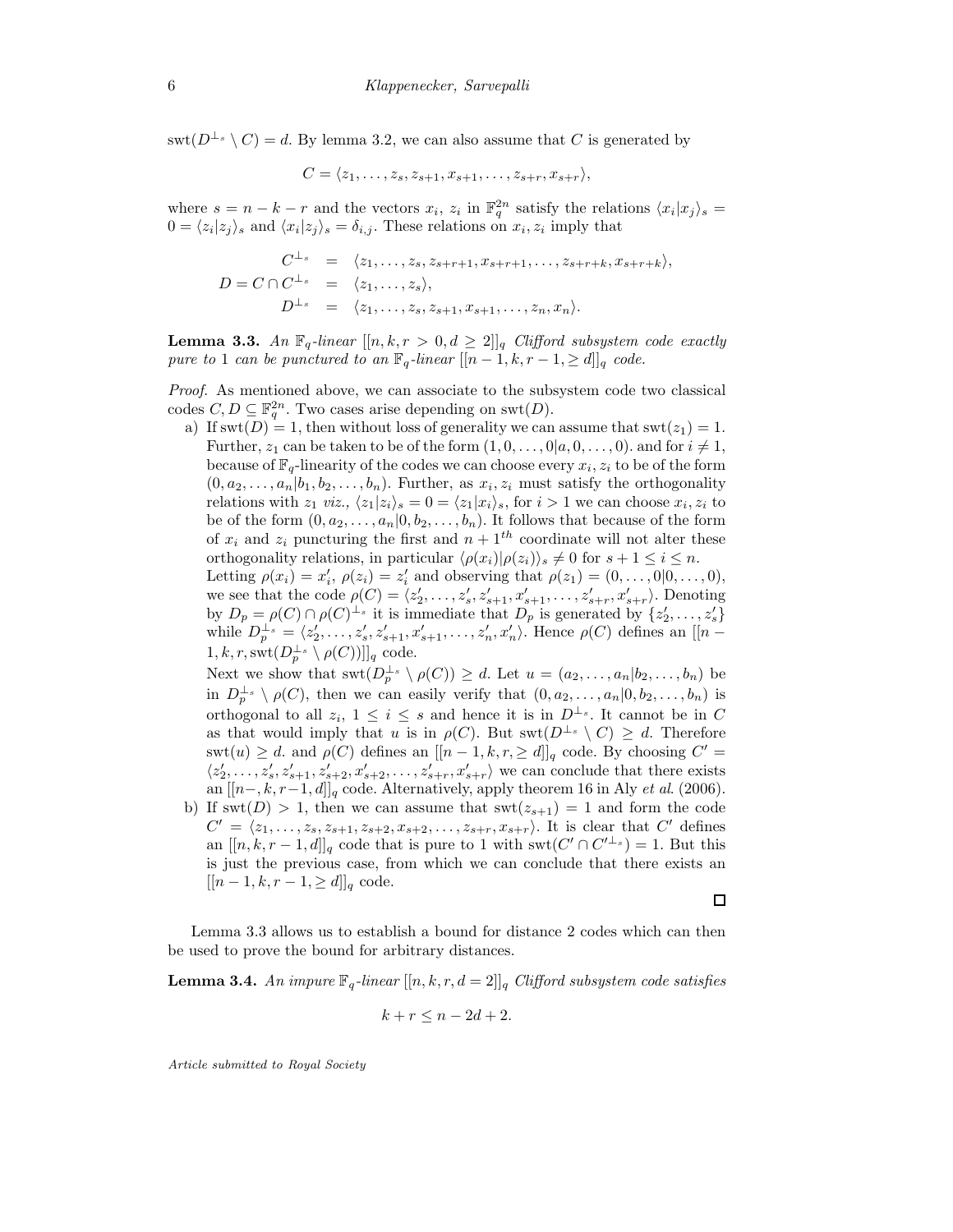*Proof.* Suppose that there exists an  $\mathbb{F}_q$ -linear  $[[n, k, r, d = 2]]_q$  impure subsystem code such that  $k + r > n - 2d + 2$ ; in particular, this code must be pure to 1. By lemma 3.3 it can be punctured to give an  $[[n-1, k, r-1, \ge d]]_2$  subsystem code. If this code is pure, then  $k+r-1 \leq n-1-2d+2$  holds, contradicting our assumption  $k + r > n - 2d + 2$ ; hence, the resulting code is once again impure and pure to 1.

Now we repeatedly apply lemma 3.3 to puncture the shortened codes until we get an  $[[n - r, k, 0, \ge d]]_q$  subsystem code. But this is a stabilizer code which must obey the Singleton bound  $k \leq n-r-2d+2$ , contradicting our initial assumption  $k + r > n - 2d + 2$ . Therefore, we can conclude that  $k + r \leq n - 2d + 2$ .  $\Box$ 

If the codes are of distance greater than 2, then we puncture the code until it either has distance 2 or it is a pure code. The following result tells us how the parameters of the subsystem codes vary on puncturing.

**Lemma 3.5.** An impure  $\mathbb{F}_q$ -linear  $[[n, k, r, d \geq 3]]_q$  Clifford subsystem code exactly pure to  $d' \geq 2$  implies the existence of an  $\mathbb{F}_q$ -linear  $[[n-1,k,r+1,\geq d-1]]_q$ subsystem code.

*Proof.* Recall that the existence of an  $[[n, k, r, d \geq 3]]_q$  subsystem code implies the existence of  $\mathbb{F}_q\text{-linear codes }C$  and  $D$  such that

$$
C = \langle z_1, \ldots, z_s, z_{s+1}, x_{s+1}, \ldots, z_{s+r}, x_{s+r} \rangle,
$$

with  $s = n - k - r$ , and  $D = C \cap C^{\perp_s}$ , see above.

The stabilizer code defined by D satisfies  $k + r = n - s \leq n - 2d + 2$ , or equivalently  $s \geq 2d - 2$ ; it follows that  $s \geq 2$ , since  $d \geq d' \geq 2$ . Without loss of generality, we can take  $z_1$  to be of the form  $(1, a_2, \ldots, a_n | b_1, b_2 \ldots, b_n)$  for if no such codeword exists in D, then  $(0,0,\ldots,0|1,0,\ldots,0)$  is contained in  $D^{\perp_s}$ , contradicting the fact that  $\text{swt}(D^{\perp_s}) \geq 2$ . Consequently, we can choose  $z_2$  in D to be of the form  $(0, c_2, \ldots, c_n | 1, d_2, \ldots, d_n)$ , and we may further assume that  $b_1 = 0$  in  $z_1$ . The form of  $z_1$  and  $z_2$  allows us to assume that any remaining generator of C is of the form  $(0, u_2, \ldots, u_n | 0, v_2, \ldots, v_n).$ 

Let  $\rho$  be the map defined by puncturing the first and  $(n + 1)^{th}$  coordinate of a vector in C. Define for all *i* the punctured vectors  $x'_i = \rho(x_i)$  and  $z'_i = \rho(z_i)$ . Then one easily checks that  $\langle \rho(x_i) | \rho(x_j) \rangle_s = 0 = \langle \rho(z_i) | \rho(z_j) \rangle_s$  for all indices i and j, and  $\langle \rho(x_i) | \rho(z_j) \rangle_s = \delta_{i,j}$  if  $i \geq s+1$  or  $j \geq 3$ , and that  $\langle \rho(z_1) | \rho(z_2) \rangle_s = -1$ .

Let us look at the punctured code  $\rho(C)$ ,

$$
\rho(C) = \langle z'_3, \dots, z'_s, z'_{s+1}, x'_{s+1}, \dots, z'_{s+r}, x'_{s+r}, z'_1, z'_2 \rangle.
$$

Since  $\langle \rho(z_1) | \rho(z_2) \rangle_s = -1$  we have  $D_p = \rho(C) \cap \rho(C)^{\perp_s} = \langle z'_3, \ldots, z'_s \rangle$ , whence  $|D_p| = |D|/q^2$ . As swt $(C) \geq 2$ , it follows that  $|\rho(C)| = |C|$ . Thus  $\rho(C)$  defines an  $[[n-1, k, r+1, \text{swt}(D_p^{\perp_s} \setminus \rho(C))]]_q$  subsystem code.

Recall that the code D is generated by  $s \geq 2$  vectors; we will show next that our assumptions actually force  $s \geq 3$ . Indeed, if  $s = 2$ , then  $|D| = q^2$  and  $|D^{\perp_s}| = q^{2n-2}$ . Under the assumption swt $(D^{\perp_s}) \geq 2$ , it follows that  $|\rho(D^{\perp_s})| = |D^{\perp_s}| = q^{2n-2}$ . But as  $\rho(D^{\perp_s}) \subseteq \mathbb{F}_q^{2n-2}$  this implies that  $\rho(D^{\perp_s}) = \mathbb{F}_q^{2n-2}$ . Since  $\mathbb{F}_q^{2n-2}$  has  $2n-2$ independent codewords of symplectic weight one,  $D^{\perp_s}$  must have  $2n-2$  independent codewords of symplectic weight two. However, this contradicts our assumptions on the minimum distance of the subsystem code: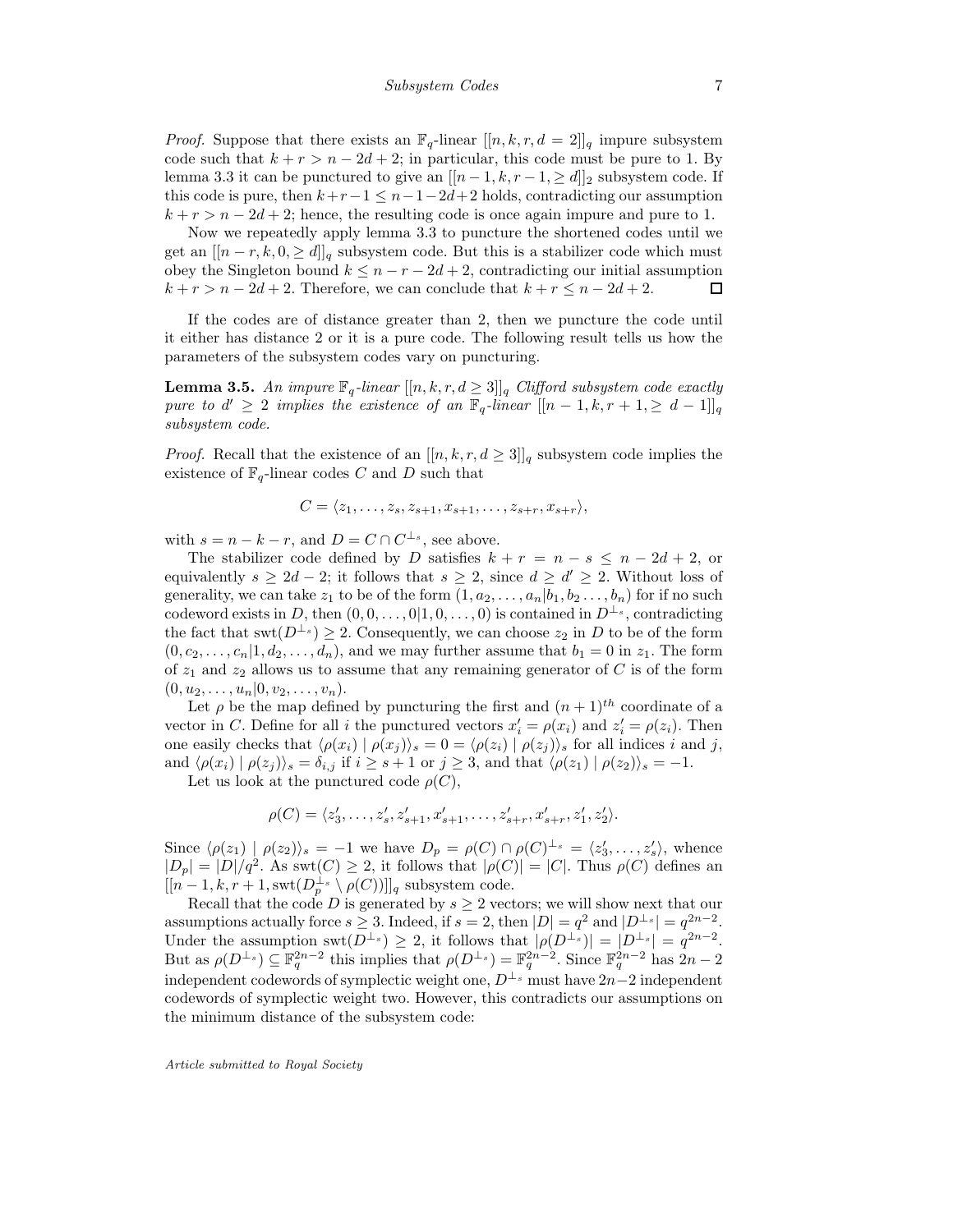- (a) If C is a proper subspace of  $D^{\perp_s}$ , then the minimum distance d is given by  $d = \text{swt}(D^{\perp_s} \setminus C) \geq 3$ ; thus, the weight 2 vectors must all be contained in C, which shows that  $|C| = q^{2n-2} = |D|$ , contradicting  $|C| < |D^{\perp_s}|$ .
- (b) If  $C = D^{\perp_s}$ , then the minimum distance is given by  $d = \text{swt}(D^{\perp_s}) = 2$ , contradicting our assumption that  $d \geq 3$ .

Thus, from now on, we can assume that  $s \geq 3$ .

Before bounding the minimum distance of the punctured subsystem code, we are going to show that  $D_p^{\perp_s} = \rho(D^{\perp_s})$ . Let  $w = (u_1, u_2, \dots, u_n | v_1, v_2, \dots, v_n)$  be a vector in  $D^{\perp_s}$ . For  $3 \le i \le s$ , the vectors  $z_i$  are of the form  $(0, a_2, \ldots, a_n | 0, b_2, \ldots, b_n)$ ; thus, it follows from  $\langle w|z_i\rangle_s = 0$  that  $\langle \rho(w)|z_i'\rangle_s = 0$ . Hence  $\rho(w)$  is in  $D_p^{\perp_s}$ , which implies  $\rho(D^{\perp_s}) \subseteq D_p^{\perp_s}$ . We have  $|D_p^{\perp_s}| = q^{2n-2}/|D_p| = q^{2n}/|D| = |D^{\perp_s}|$ , and we note that  $|D^{\perp_s}| = |\rho(D^{\perp_s})|$ , because swt $(D^{\perp_s}) \geq 2$ ; hence,  $D_p^{\perp_s} = \rho(D^{\perp_s})$ .

Let  $w' = (u_2, \ldots, u_n | v_2, \ldots, v_n)$  be an arbitrary vector in  $\rho(D^{\perp_s}) \setminus \rho(C)$ . It follows that there exist some  $\alpha, \beta$  in  $\mathbb{F}_q$  such that  $w = (\alpha, u_2, \dots, u_n | \beta, v_2, \dots, v_n)$ is in  $D^{\perp_s}$ ; it is clear that w cannot be in C, since then  $\rho(w) = w'$  would be in  $\rho(C)$ ; hence, swt $(w) \geq d$ . It immediately follows that swt $(D_p^{\perp_s} \setminus \rho(C)) \geq d-1$ . Hence  $\rho(C)$  defines an  $[[n-1,k,r+1,\geq d-1]]_q$  subsystem code.  $\Box$ 

Now we are ready the prove the upper bound for an arbitrary subsystem code. Essentially we reduce it to a pure code or distance two code by repeated puncturing and bound the parameters by carefully tracing the changes.

**Theorem 3.6.** An  $\mathbb{F}_q$ -linear  $[[n, k, r, d \geq 2]]_q$  Clifford subsystem code satisfies

$$
k + r \le n - 2d + 2. \tag{3.1}
$$

*Proof.* The bound holds for all pure codes, see Aly *et al.* (2006). So assume that the code is impure. If  $d = 2$ , then the relation holds by lemma 3.4; so let  $d \geq 3$ . If the code is exactly pure to 1, then it can be punctured using lemma 3.3 to give an  $[[n-1, k, r-1, d' = d]]_q$  code, otherwise it can be punctured using lemma 3.5 to obtain an  $[[n-1,k,r+1,d' \geq d-1]]_q$  code. If the punctured code is pure, then it follows that either  $k + r - 1 \leq n - 1 - 2d + 2$  or  $k + r + 1 \leq n - 1 - 2d' + 2 \leq$  $n-1-2(d-1)+2$  holds; in both cases, these inequalities imply that  $k+r \leq n-2d+2$ .

If the resulting code is impure, then if it is exactly pure to 1 we puncture the code again using lemma 3.3, if not we puncture using lemma 3.5, until we get a pure code or a code with distance two. Assume that we punctured i times using lemma 3.3 and j times using lemma 3.5, then the resulting code is an  $[[n-i-j, k, r+j-i, d' \geq d-j]]_q$ subsystem code. Since pure subsystem codes and distance 2 subsystem codes satisfy

$$
k + r + j - i \le n - i - j - 2d' + 2 \le n - i - j - 2(d - j) + 2,
$$

it follows that  $k + r \leq n - 2d + 2$  holds.

When the subsystem codes are over a prime alphabet, this bound holds for all codes over that alphabet. In the more general case where the code is not linear, numerical evidence indicates that it is unlikely that the additive subsystem codes have a different bound. We have shown that a large class of impure codes already satisfy this bound. We conjecture that all subsystem codes satisfy  $k+r \leq n-2d+2$ . Next, we give an application of this upper bound.

Article submitted to Royal Society

 $\Box$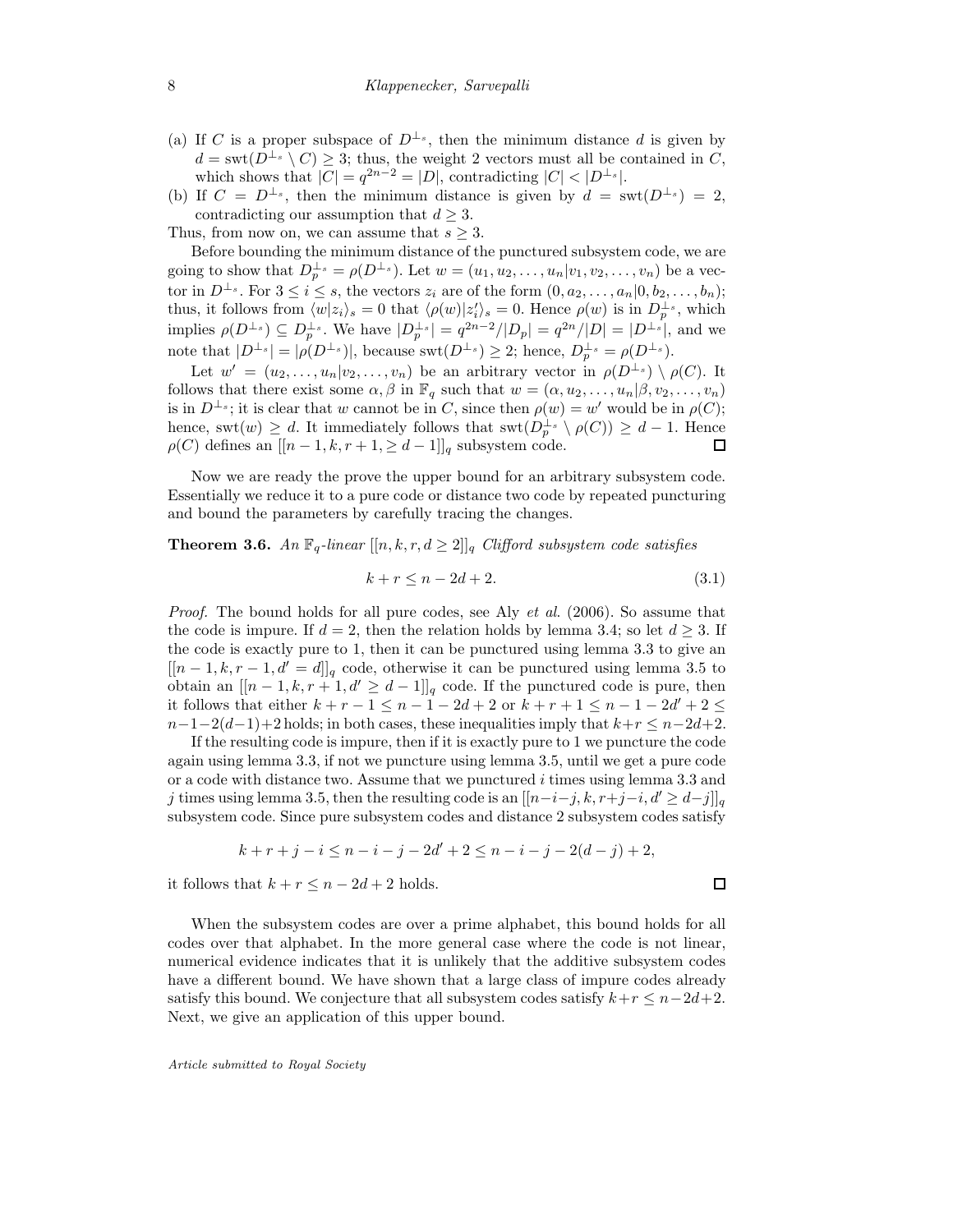#### (b) Can subsystem codes improve upon MDS stabilizer codes?

In this subsection, we compare stabilizer codes with subsystem codes. We first need to establish the criteria for the comparison, since subsystem codes cannot be universally better than stabilizer codes. For example, it is known that an  $[[n, k, r, d]]_q$ subsystem code can be converted to an  $[[n, k, d]]_q$  stabilizer code (see Aly *et al.*) (2006), lemma 10 for a proof of this claim); this implies that no  $[[n, k, r, d]]_q$  subsystem code can beat an optimal  $[[n, k, d$ <sup>n</sup> $]_q$  stabilizer code in terms of minimum distance, as  $d' \geq d$ . One of the attractive features of subsystem codes is a potential reduction of the number of syndrome measurements, and we use this criterion as the basis for our comparison.

First, we must highlight a subtle point on the required number of syndrome bits for an  $\mathbb{F}_q$ -linear  $[n, k, d]_q$  code. A complete decoder, will require  $n - k$  syndrome bits. Complete decoders are also optimal decoders. A bounded distance decoder on the other hand can potentially decode with fewer syndrome bits. Bounded distance decoders typically decode up to  $\lfloor (d-1)/2 \rfloor$ . However, to the best of our knowledge, except for the lookup table decoding method, all bounded distance decoders also require  $n - k$  syndrome bits. As the complexity of decoding using a lookup table increases exponentially in  $n-k$  it is highly impractical for long lengths. We therefore assume that for practical purposes, that we need  $n - k$  syndrome bits.

Similarly, for an  $\mathbb{F}_q$ -linear  $[[n, k, r, d]]_q$  subsystem code, a complete decoder will require  $n - k - r$  syndrome measurements, as is shown in Appendix A. We are not aware of any quantum code, stabilizer or subsystem, for which there exists a bounded distance decoder that uses less than  $n - k - r$  syndrome measurements to perform bounded distance decoding. The work by Poulin (2005) prompts the following question: Given an optimal  $[[k+2d-2, k, d]]_q$  MDS stabilizer code, is it possible to find an  $[[n, k, r, d]]_q$  subsystem code that uses fewer syndrome measurements?

There exist numerous known examples of subsystem codes that improve upon nonoptimal stabilizer codes. The fact that the stabilizer code is assumed to be optimal makes this question interesting. The Singleton bound  $k + r \leq n - 2d + 2$ of an  $\mathbb{F}_q$ -linear  $[[n, k, r, d]]_q$  subsystem code implies that the number  $n - k - r$  of syndrome measurements is bounded by  $n-k-r \geq 2d-2$ ; thus, for fixed minimum distance d, there exists a trade off between the dimension k and the difference  $n-r$ between length and number of gauge qudits.

**Corollary 3.7.** Under complete decoding an  $\mathbb{F}_q$ -linear  $[[n, k, r, d \geq 2]]_q$  Clifford subsystem code cannot use fewer syndrome measurements than an  $\mathbb{F}_q$ -linear  $[[k +$  $[2d-2, k, d]]_q$  stabilizer code.

*Proof.* Seeking a contradiction, we assume that there exists an  $[[n, k, r, d]]_q$  subsystem code that requires fewer syndrome measurements that the optimal  $||k + \rangle$  $2d-2, k, d$ <sub>l</sub> MDS stabilizer code. In other words, the number of syndrome measurement yield the inequality  $k + 2d - 2 - k > n - k - r$ , which is equivalent to  $k + r > n - 2d + 2$ , but this contradicts the Singleton bound.  $\Box$ 

Poulin (2005) showed by exhaustive computer search that there does not exist an  $[[5, 1, r > 0, 3]]_2$  subsystem code. The above result confirms his computer search and shows further that not even allowing longer lengths and more gauge qudits can help in reducing the number of syndrome measurements. In fact, we conjecture that corollary 3.7 holds for bounded distance decoders also.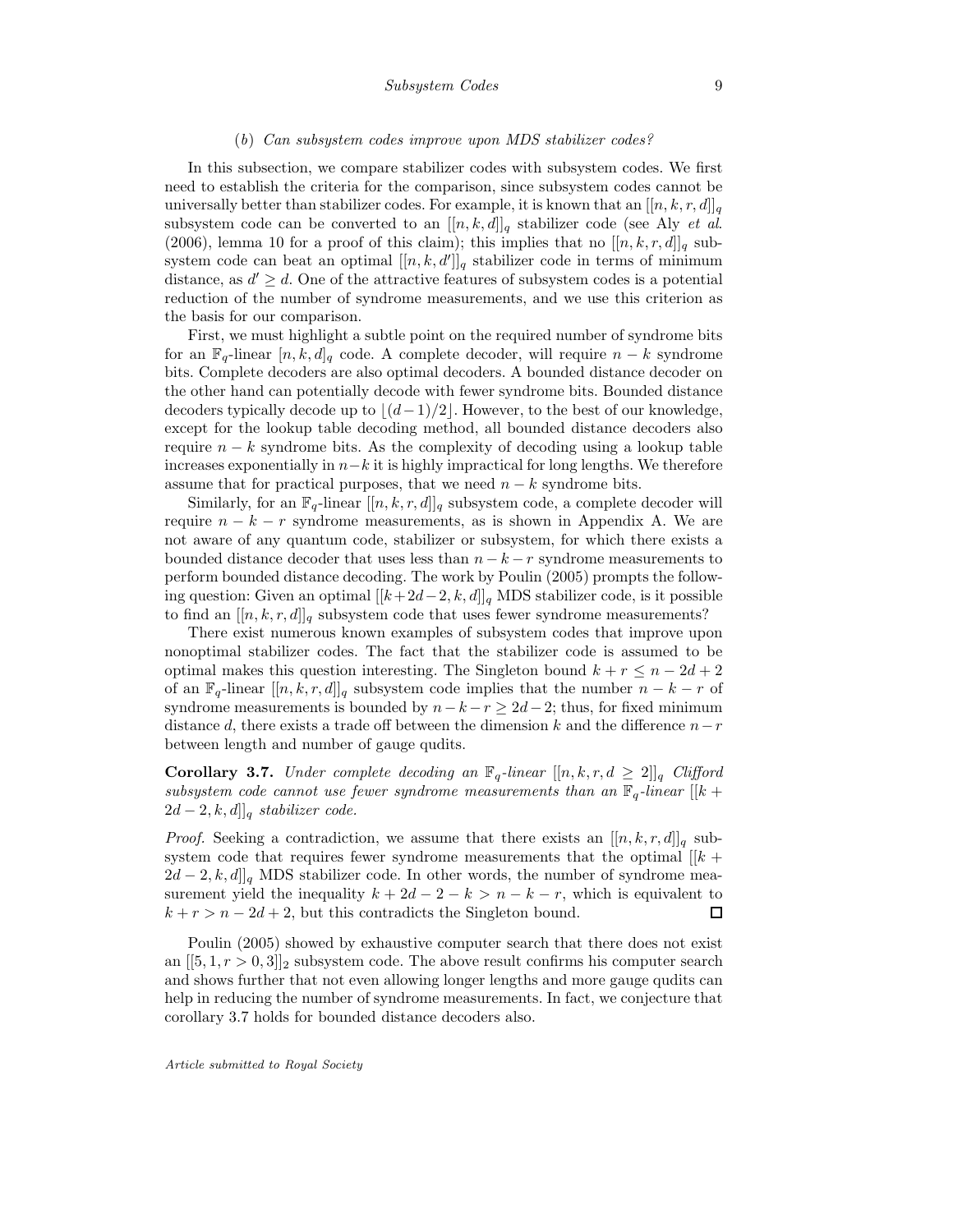We wish to caution the reader that gains in error recovery cannot be quantified purely by the number of syndrome measurements. In practice, more complex measures such as the simplicity of the decoding algorithm or the resulting threshold in fault-tolerant quantum computing are more relevant. The drawback is that the comparison of large classes of codes becomes unwieldy when such complex criteria are used.

#### 4. Subsystem codes on a lattice

Bacon gave the first family of subsystem codes generalizing the ideas of Shor's  $[[9,1,3]]_2$  code (Bacon 2006). Recently, he and Casaccino gave another construction which generalizes this further by considering a pair of classical codes (Bacon & Casaccino 2006). We show that this method is a special case of theorem 2.1. Since this construction is not limited to binary codes and our proofs remain essentially the same, we will immediately discuss a generalization to nonbinary alphabets.

**Theorem 4.1.** For  $i \in \{1,2\}$ , let  $C_i \subseteq \mathbb{F}_q^{n_i}$  be  $\mathbb{F}_q$ -linear codes with the parameters  $[n_i, k_i, d_i]_q$ . Then there exists a Clifford subsystem code with the parameters

$$
[[n_1n_2, k_1k_2, (n_1 - k_1)(n_2 - k_2), \min\{d_1, d_2\}]]_q
$$

that is pure to  $d_p = \min\{d_1^{\perp}, d_2^{\perp}\}\$ , where  $d_i^{\perp}$  denotes the minimum distance of  $C_i^{\perp}$ .

*Proof.* Let C be the classical linear code given by  $C = (\mathbb{F}_q^{n_1} \otimes C_2^{\perp}) \times (C_1^{\perp} \otimes \mathbb{F}_q^{n_2})$ . Then dim  $C = n_1(n_2 - k_2) + n_2(n_1 - k_1)$  and swt $(C \setminus \{0\}) \ge \min\{d_1^{\perp}, d_2^{\perp}\}\.$  The symplectic dual of  $C$  is given by

$$
C^{\perp_s} = (C_1^{\perp} \otimes \mathbb{F}_q^{n_2})^{\perp} \times (\mathbb{F}_q^{n_1} \otimes C_2^{\perp})^{\perp}
$$
  
= 
$$
(C_1 \otimes \mathbb{F}_q^{n_2}) \times (\mathbb{F}_q^{n_1} \otimes C_2).
$$

We have dim  $C^{\perp_s} = k_1 n_2 + n_1 k_2$ . The code  $D = C \cap C^{\perp_s}$  is given by

$$
D = ((\mathbb{F}_q^{n_1} \otimes C_2^{\perp}) \times (C_1^{\perp} \otimes \mathbb{F}_q^{n_2})) \cap ((C_1 \otimes \mathbb{F}_q^{n_2}) \times (\mathbb{F}_q^{n_1} \otimes C_2))
$$
  
= ((\mathbb{F}\_q^{n\_1} \otimes C\_2^{\perp}) \cap (C\_1 \otimes \mathbb{F}\_q^{n\_2})) \times ((C\_1^{\perp} \otimes \mathbb{F}\_q^{n\_2}) \cap (\mathbb{F}\_q^{n\_1} \otimes C\_2))  
= (C\_1 \otimes C\_2^{\perp}) \times (C\_1^{\perp} \otimes C\_2),

and dim  $D = k_1(n_2 - k_2) + k_2(n_1 - k_1)$ . It follows that dim  $C - \dim D = 2(n_1 - k_2)$  $(k_1)(n_2 - k_2)$  and  $\dim C^{\perp_s} - \dim D = 2k_1k_2$ . Using corollary 2.2, we can get a subsystem code with the parameters

$$
[[n_1n_2, k_1k_2, (n_1 - k_1)(n_2 - k_2), d = \text{swt}(D^{\perp_s} \setminus C)]]_q
$$

that is pure to  $d_p = \min\{d_1^{\perp}, d_2^{\perp}\}\.$  It remains to show that  $d = \min\{d_1, d_2\}.$ Since  $D = (C_1 \otimes C_2^{\perp}) \times (C_1^{\perp} \otimes C_2)$ , we have

$$
D^{\perp_s} = (C_1^{\perp} \otimes C_2)^{\perp} \times (C_1 \otimes C_2^{\perp})^{\perp}
$$
  
= 
$$
((C_1 \otimes \mathbb{F}_q^{n_2}) + (\mathbb{F}_q^{n_1} \otimes C_2^{\perp})) \times ((\mathbb{F}_q^{n_1} \otimes C_2) + (C_1^{\perp} \otimes \mathbb{F}_q^{n_2})).
$$

In the last equality, we used the fact that vectors  $u_1 \otimes u_2$  and  $v_1 \otimes v_2$  are orthogonal if and only if  $u_1 \perp v_1$  or  $u_2 \perp v_2$ .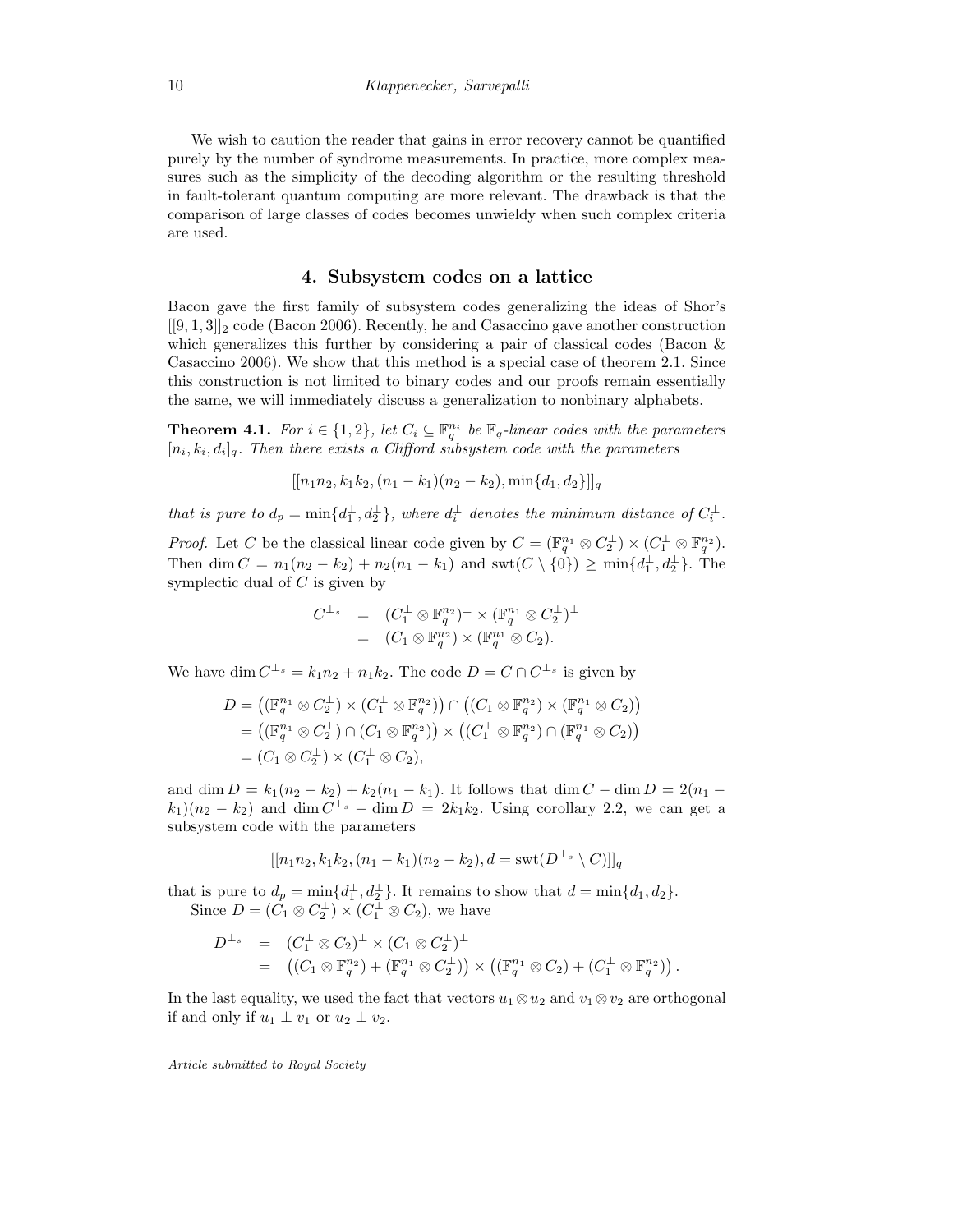For  $i \in \{1,2\}$ , let  $G_i$  and  $H_i$  respectively denote the generator and parity check matrix of the code  $C_i$ . Without loss of generality, we may assume that these matrices are in standard form

$$
H_i = \left[ \begin{array}{cc} I_{n_i - k_i} & P_i \end{array} \right] \text{ and } G_i = \left[ \begin{array}{cc} -P_i^t & I_{k_i} \end{array} \right],
$$

where  $P_i^t$  is the transpose of  $P_i$ . Let  $H_i^c = \begin{bmatrix} 0 & I_{k_i} \end{bmatrix}$ . Using these notations, the generator matrices of C and  $D^{\perp_s}$  can be written as

$$
G_C = \begin{bmatrix} I_{n_1} \otimes H_2 & 0 \\ 0 & H_1 \otimes I_{n_2} \end{bmatrix} \text{ and } G_{D^{\perp_s}} = \begin{bmatrix} G_1 \otimes H_2^c & 0 \\ I_{n_1} \otimes H_2 & 0 \\ 0 & H_1^c \otimes G_2 \\ 0 & H_1 \otimes I_{n_2} \end{bmatrix}.
$$

It follows that the minimum distance  $d$  is given by

$$
swt(D^{\perp_{s}}\setminus C)=\min\left\{\text{wt}\left(\left\langle\begin{array}{c}G_{1}\otimes H_{2}^{c}\\I_{n_{1}}\otimes H_{2}\end{array}\right\rangle\setminus\left\langle\begin{array}{c}I_{n_{1}}\otimes H_{2}\end{array}\right\rangle\right),\right.\\ \text{wt}\left(\left\langle\begin{array}{c}H_{1}^{c}\otimes G_{2}\\H_{1}\otimes I_{n_{2}}\end{array}\right\rangle\setminus\left\langle\begin{array}{c}H_{1}\otimes I_{n_{2}}\end{array}\right\rangle\right)\right\}.
$$

Let us compute

$$
\text{wt}\left(\left\langle \begin{array}{c} H_1^c\otimes G_2\\ H_1\otimes I_{n_2} \end{array} \right\rangle\setminus \left\langle \begin{array}{c} H_1\otimes I_{n_2} \end{array} \right\rangle\right).
$$

If minimum weight codeword is present in  $D^{\perp_s} \setminus C$ , it must be expressed as linear combination of at least one row from  $[H_1^c \otimes G_2]$  otherwise the codeword is entirely in C. Recall that  $H_1 = [I_{n_1-k_1} \quad P_1]$  and  $H_1^c = [0 \quad I_{k_1}]$ . Letting  $P_1 = (p_{ij}),$ we can write

$$
\begin{bmatrix}\nH_1^c \otimes G_2 \\
H_1 \otimes I_{n_2}\n\end{bmatrix} = \begin{bmatrix}\n0 & 0 & \dots & 0 & G_2 & 0 \\
0 & 0 & \dots & 0 & 0 & G_2 & 0 \\
\vdots & \vdots & \ddots & \vdots & \ddots & \vdots \\
0 & 0 & \dots & 0 & 0 & \dots & G_2 \\
\hline\nI_{n_2} & 0 & \dots & 0 & p_{11}I_{n_2} & \dots & \dots & p_{1k_1}I_{n_2} \\
0 & I_{n_2} & \dots & \dots & p_{21}I_{n_2} & \dots & \dots & p_{2k_1}I_{n_2} \\
\vdots & \vdots & \vdots & \ddots & \vdots & \vdots & \vdots \\
0 & 0 & \dots & I_{n_2} & p_{(n_1-k_1)1}I_{n_2} & \dots & \dots & p_{(n_1-k_1)k_1}I_{n_2}\n\end{bmatrix}
$$

Now observe that any row below the line in the above matrix can has a weight of only one in each of the last  $k_1$  blocks of size  $n_2$ . And any linear combination of them involving less than  $d_2$  and at least one generator from the rows above must have a weight  $\geq d_2$ . If on the other hand there are more than  $d_2$  rows involved, then the first  $n_2(n_1 - k_1)$  columns will have a weight  $\geq d_2$ . Thus in either case the weight of an element that involves a generator from  $[H_1^c \otimes G_2]$  must have a weight  $\geq d_2$ . On the other hand, the minimum weight of the span of  $[H_1^c \otimes G_2]$  is  $wt(C_2) = d_2$ , from which we can conclude that

$$
\rm{wt}\left(\left\langle\begin{array}{c}H_1^c\otimes G_2\\H_1\otimes I_{n_2}\end{array}\right\rangle\setminus\left\langle\begin{array}{c}H_1\otimes I_{n_2}\end{array}\right\rangle\right)=d_2.
$$

Article submitted to Royal Society

.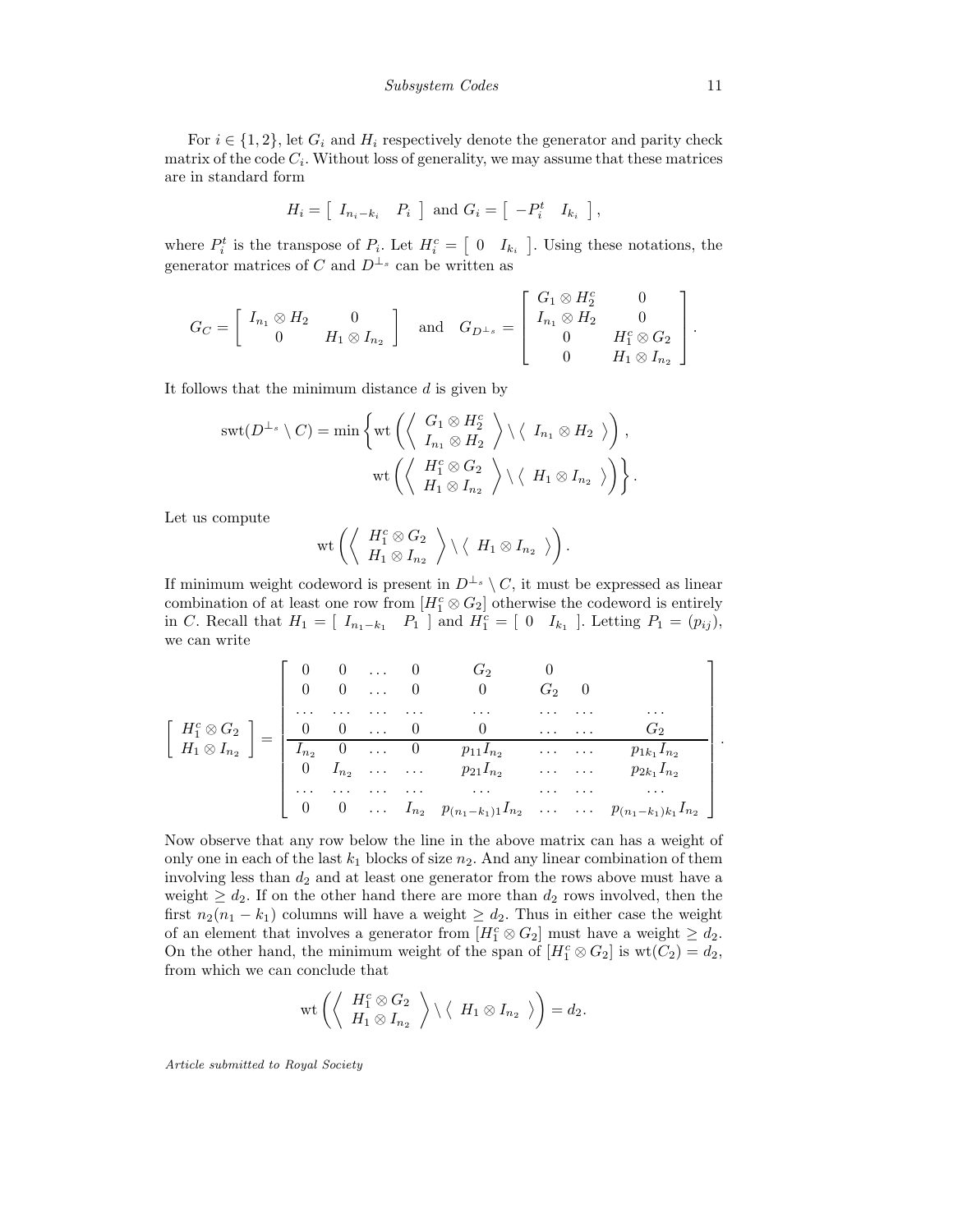Because of the symmetry in the code we can argue that

$$
\mathrm{wt}\left(\left\langle\begin{array}{c}G_1\otimes H_2^c\\ I_{n_1}\otimes H_2\end{array}\right\rangle\setminus\langle\begin{array}{c}I_{n_1}\otimes H_2\end{array}\rangle\right)=d_1
$$

and consequently  $d = \min\{d_1, d_2\}$ , which proves the theorem.

## (a) Bacon-Shor codes

Bacon (2006) proposed one of the first families of subsystem codes based on square lattices. A trivial modification using rectangular lattices instead of square ones gives the following codes, see also Bacon & Casaccino (2006). The relevance of these codes will be seen later in §5. Using the same notation as in theorem 4.1, let  $G_i = [1, \ldots, 1]_{1 \times i}$  and  $H_i$  be the matrix defined as

$$
H_i=\left[\begin{array}{cccc}1&1&&&&&\\&1&1&&&&\\&&\ddots&&&\\&&&1&1&\\&&&&1&1\\&&&&&1&1\end{array}\right]_{i-1\times i}
$$

and C, the additive code generated by the following matrix.

$$
G=\left[\begin{array}{cc} I_{n_1}\otimes H_{n_2} & 0 \\ 0 & H_{n_1}\otimes I_{n_2} \end{array}\right].
$$

Observe that  $G_i$  generates an  $[i, 1, i]_q$  code with distance i. By theorem 4.1,  $G_{n_1}$ and  $G_{n_2}$  will give us the following family of codes

Corollary 4.2. There exist  $[[n_1n_2, 1, (n_1 - 1)(n_2 - 1), \min\{n_1, n_2\}]]_q$  Clifford subsystem codes.

## 5. Subsystem codes and packing

We investigate whether subsystem codes lead to better codes because of the decomposition of the code space. Since the early days of quantum codes, it has recognized that the degeneracy of quantum codes could lead to a more efficient quantum code and allow for a much more compact packing of the subspaces in the Hilbert space. But so far it has not been shown for stabilizer codes. We can derive similar bound for subsystem codes. Aly et al. (2006) showed the following theorem for pure subsystem codes.

**Theorem 5.1.** A pure  $((n, K, R, d))_q$  Clifford subsystem code satisfies

$$
\sum_{j=0}^{\lfloor (d-1)/2 \rfloor} \binom{n}{j} (q^2 - 1)^j \le q^n / KR. \tag{5.1}
$$

It is natural to ask if impure subsystem codes also satisfy this bound. We show that they do not by giving an explicit counterexample. This counter example

Article submitted to Royal Society

 $\Box$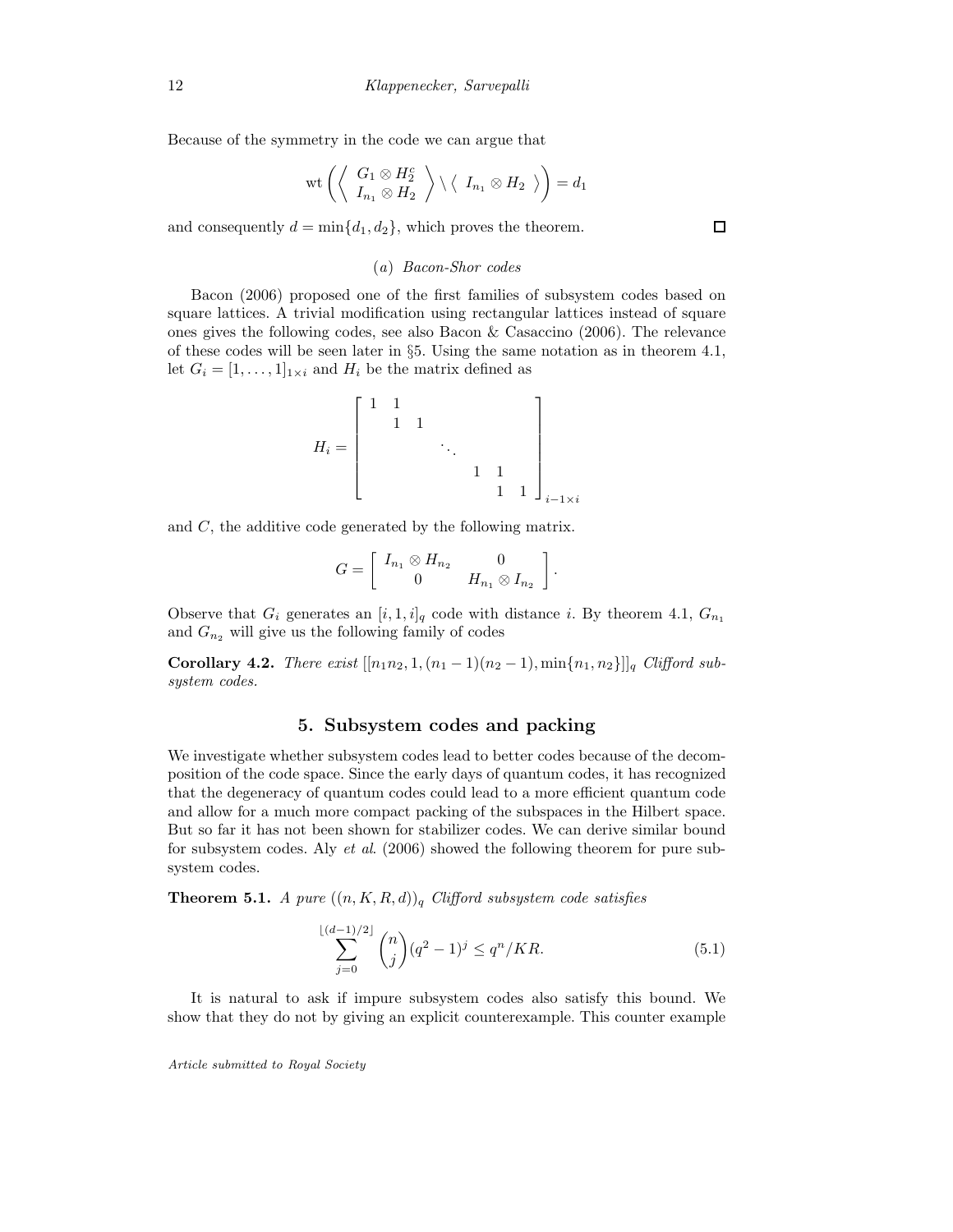comes from the codes proposed by Bacon (2006). Recall the Bacon-Shor codes are  $[[n^2, 1, (n-1)^2, n]]_2$  subsystem codes. The  $[[9, 1, 4, 3]]_2$  is an interesting code. We can check that it satisfies the Singleton bound for subsystem codes as

$$
k + r = 1 + 4 = n - 2d + 2 = 9 - 6 + 2.
$$

So it is an optimal code. More interestingly, substituting the parameters of the  $[[9, 1, 4, 3]]_2$  Bacon-Shor code in the above inequality we get

$$
\sum_{j=0}^{1} \binom{9}{j} 3^j = 28 > 2^{9-5} = 16.
$$

Therefore the  $[[9, 1, 4, 3]]_2$  Bacon-Shor code beats the quantum Hamming bound for the pure subsystem codes proving the following result.

**Theorem 5.2.** There exist impure  $((n, K, R, d))_q$  Clifford subsystem codes that do not satisfy

$$
\sum_{j=0}^{\lfloor (d-1)/2 \rfloor} \binom{n}{j} (q^2 - 1)^j \le q^n / KR.
$$

An obvious question is why impure codes can potentially pack more efficiently than the pure codes. Let us understand this by looking at the  $[[9,1,4,3]]_2$  code a little more closely. This code encodes information into a subspace,  $Q$  where dim  $Q =$  $2^{k+r} = 2^5$ . As it is a subsystem code Q can be decomposed as  $Q = A \otimes B$ , with  $\dim A = 2^k = 2$  and  $\dim B = 2^r = 2^4$ . In a pure single error correcting code all single errors must take the code space into orthogonal subspaces. In an impure code this is not required two or more distinct errors can take the code space to the same orthogonal space. In the Bacon-Shor code a phase flip error on any of the first three qubits will take the code space to same orthogonal subspace and because of this we cannot distinguish between these errors. However, it is not a problem because we can restore the code space with respect to  $A$  even though we cannot restore  $B$ . Thus instead of requiring 9 orthogonal subspaces as in a pure code, we only require 3 orthogonal subspaces to correct for any single phase flip error. Considering the bit flip errors and the combinations we need only 9 orthogonal subspaces. Thus with the original code space this means we need to pack ten  $2<sup>5</sup>$ -dimensional subspaces in the  $2^n = 2^9$  dimensional ambient space, which is achievable as  $10 \cdot 2^5 < 2^9$ .

More generally, in a sense degeneracy allows distinct errors to share the same orthogonal subspace and thus pack more efficiently. It must be pointed out though that this better packing is attained at the cost of  $r$  gauge qudits compared to a stabilizer code.

In fact there exists another code among the Bacon-Shor codes which also beats the Hamming bound for the subsystem codes. This is the  $[[16, 1, 9, 4]]_2$  code. The family of codes given in corollary 4.2 provides us with  $[[12, 1, 6, 3]]_2$ , yet another example of a code that beats the quantum Hamming bound like the  $[[9,1,4,3]]_2$ code. We can check that

$$
\sum_{j=0}^{1} {12 \choose j} 3^j = 37 > 2^{12-1-6} = 2^5 = 32.
$$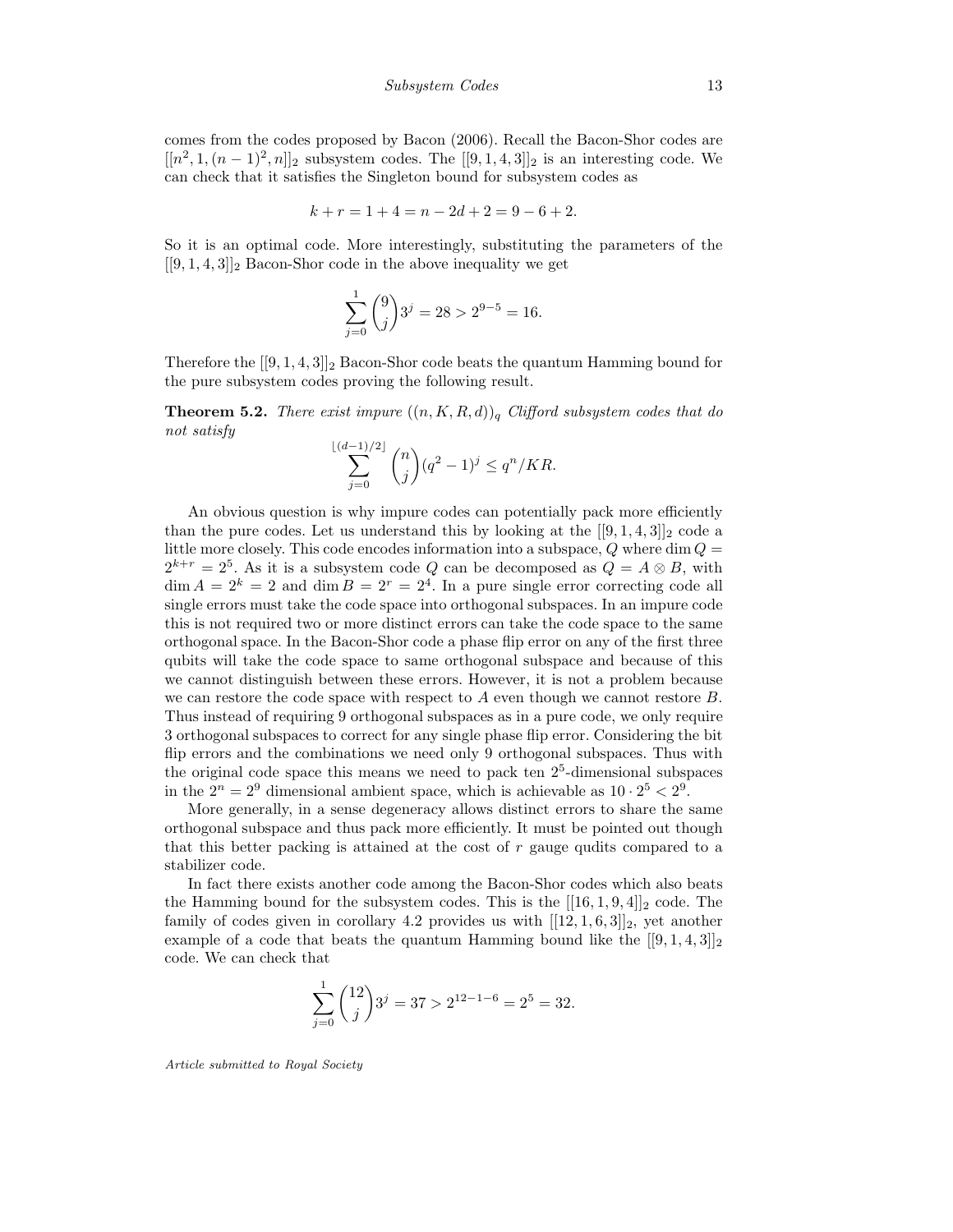But note that unlike  $[[9,1,4,3]]_2$  this code does not meet the Singleton bound for pure subsystem codes as  $6 + 1 < 12 - 6 + 2$ . Naturally we can ask if there is a systematic method to construct codes that beat the quantum Hamming bound. At the moment we do not know. It appears unlikely that there exist long codes that beat the quantum Hamming bound.

# 6. Conclusion

We have proved that any  $\mathbb{F}_q$ -linear  $[[n, k, r, d]]_q$  Clifford subsystem code obeys the Singleton bound  $k + r \leq n - 2d + 2$ . Furthermore, we have shown earlier that pure Clifford subsystem codes satisfy this bound as well. Our results provide much evidence for the conjecture that the Singleton bound holds for arbitrary subsystem codes.

Pure Clifford subsystem codes obey the Hamming (or sphere packing) bound. In this paper, we have shown the amazing fact that there exist impure Clifford subsystem codes beating the Hamming bound. This is the first illustration of a case when impure codes pack more efficiently than their pure counterparts. One example of a code beating the Hamming bound is provided by the  $[[9, 1, 4, 3]]_2$  Bacon-Shor code; this remarkable example also illustrates the following noteworthy facts:

- a) The  $[[9,1,4,3]]_2$  code requires  $9-1-4=4$  syndrome measurements just like the perfect  $[[5,1,3]]_2$  code.
- b) Since  $k + r \leq n 2d + 2$  for all prime alphabet codes,  $[[9, 1, 4, 3]]_2$  code is also an optimal subsystem code. This is interesting because the underlying classical codes are not MDS. In MDS stabilizer codes, the underlying classical codes are required to be MDS codes.
- c) The Bacon-Shor code is also impure. So unlike MDS stabilizer codes which must be pure, MDS subsystem codes can be impure.
- d) The maximal length of a q-ary stabilizer MDS code is  $2q^2 2$ , (Ketkar *et al.*) 2006) whereas for subsystem codes it is larger as the  $[[9,1,4,3]]_2$  code indicates.

The implication of b)–d) is that optimal subsystem codes can be derived from suboptimal classical codes, unlike stabilizer codes.

We conclude with a few open questions that seem worth investigating.

- i) Do arbitrary  $[[n, k, r, d]]_q$  subsystem codes also satisfy  $k + r \leq n 2d + 2$ ?
- ii) Is the Hamming bound for subsystem codes obeyed asymptotically?
- iii) What is the maximal length of MDS subsystem codes?

The second question is motivated by the fact that binary stabilizer codes obey the quantum Hamming bound asymptotically, see Ashikhmin & Litsyn (1999).

Acknowledgments. Part of this paper was presented at the BIRS workshop Operator Structures in Quantum Information Theory, Banff, Canada, 2007 and at the I<sup>2</sup>Lab Workshop: Frontiers in Quantum and Biological Information Processing, Orlando, Florida 2006. We thank the organizers, particularly David Kribs, Mary Beth Ruskai and Pawel Wocjan, for inviting us to these fruitful workshops. This research was supported by NSF CAREER award CCF 0347310 and NSF grant CCF 0622201.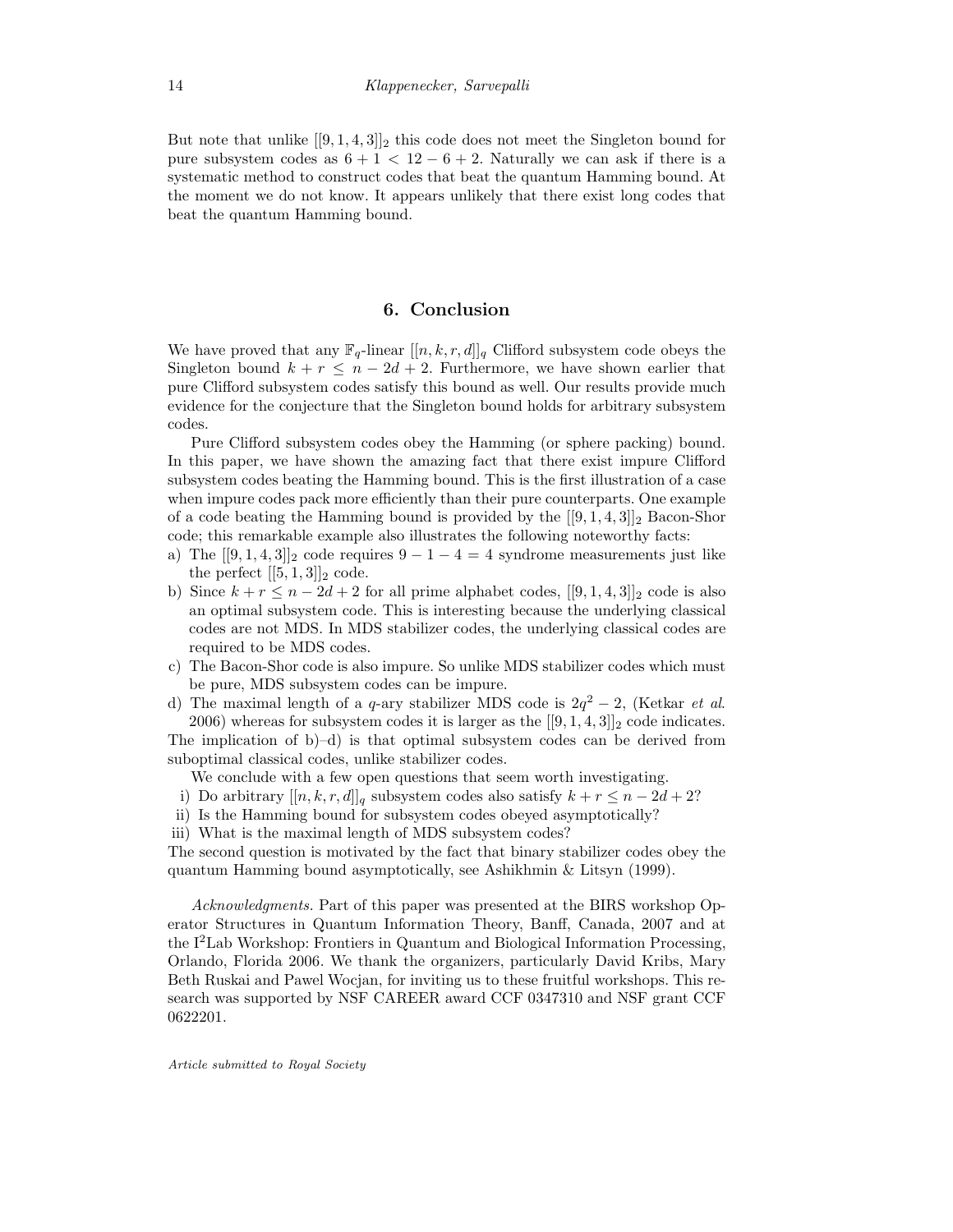# Appendix A. Syndrome measurement for nonbinary  $\mathbb{F}_q$ -linear codes

Decoding of nonbinary quantum codes has not been studied as well as binary codes. Encoding of  $\mathbb{F}_q$ -linear nonbinary quantum codes was investigated in Grassl *et al.* (2003). The authors suggest that the decoder is simply the encoder running backwards. While that maybe reasonable in quantum communication, it is not preferable in the case of quantum computation.

Here we give a method that allows us to measure the syndrome for  $\mathbb{F}_q$ -linear nonbinary quantum codes. We also show that an  $\mathbb{F}_q$ -linear  $[[n, k, r, d]]_q$  code requires  $n - k - r$  syndrome measurements. But first we need the definition of the following nonbinary gates, see Grassl *et al.* (2003).

i) 
$$
X(a)|x\rangle = |x+a\rangle
$$

ii)  $Z(b) \ket{x} = \omega^{\text{tr}_{q/p}(bx)} \ket{x}, \omega = e^{j2\pi/p}$ 

iii) 
$$
M(c) |x\rangle = |cx\rangle, c \in \mathbb{F}_q^{\times}
$$

iv)  $F|x\rangle = \frac{1}{\sqrt{q}} \sum_{y \in \mathbb{F}_q} \omega^{\text{tr}_{q/p}(xy)} |y\rangle$ v)  $A |x\rangle |y\rangle = |x\rangle |x + y\rangle$ 

Graphically, these gates are represented below.



Consider the following circuit.

$$
|a\rangle \longrightarrow |a\rangle
$$
  

$$
|y\rangle \longrightarrow |g_x^{-1}| \longrightarrow |g_x|
$$
  

$$
|y + ag_x\rangle
$$

Alternatively, this circuit maps  $|a\rangle |x\rangle$  to  $|a\rangle X(ag_x)|y\rangle$ . Observe that this circuit effectively applies  $X(aq_x)$  on the second qudit. Using the linearity, we can analyze the following circuit.

$$
|0\rangle \longrightarrow F
$$
  

$$
|y\rangle \longrightarrow \boxed{g_x^{-1}} \longrightarrow \boxed{g_x}
$$
  

$$
\sum_{\alpha \in \mathbb{F}_q} |\alpha\rangle |y + \alpha g_x\rangle
$$

The above circuit maps  $|0\rangle |y\rangle$  to  $\sum_{\alpha \in \mathbb{F}_q} |\alpha\rangle X(\alpha g_x) |y\rangle$ . Using the fact that  $FX(b)F^{\dagger} =$  $Z(b)$ , we can show that the following circuit maps  $|b\rangle |y\rangle$  to  $|b\rangle Z(bg_z)|y\rangle$ .

$$
|b\rangle
$$
  

$$
|y\rangle
$$
  

$$
-F^{\dagger}
$$
  

$$
g_z^{-1}
$$
  

$$
g_z
$$
  

$$
F
$$
  

$$
Z(bg_z)|y\rangle
$$

If we wanted to apply a general operator  $X(ag_x)Z(ag_z)$  to the second qudit conditioned on the first one, then we can combine the previous circuits as follows.

$$
|a\rangle
$$
  

$$
|y\rangle
$$
  

$$
-F^{\dagger}
$$
  

$$
g_z^{-1}
$$
  

$$
g_z
$$
  

$$
F
$$
  

$$
g_x^{-1}
$$
  

$$
g_x^{-1}
$$
  

$$
g_x
$$
  

$$
g_x
$$
  

$$
g_x
$$
  

$$
Z(ag_x)Z(ag_z)|y\rangle
$$

The above implementation is not optimal in terms of gates, but it will suffice for our purposes. Consider an  $[[n, k, r, d]]_q$  code. Let E be an error in  $\mathcal{E}$ . If E is detectable,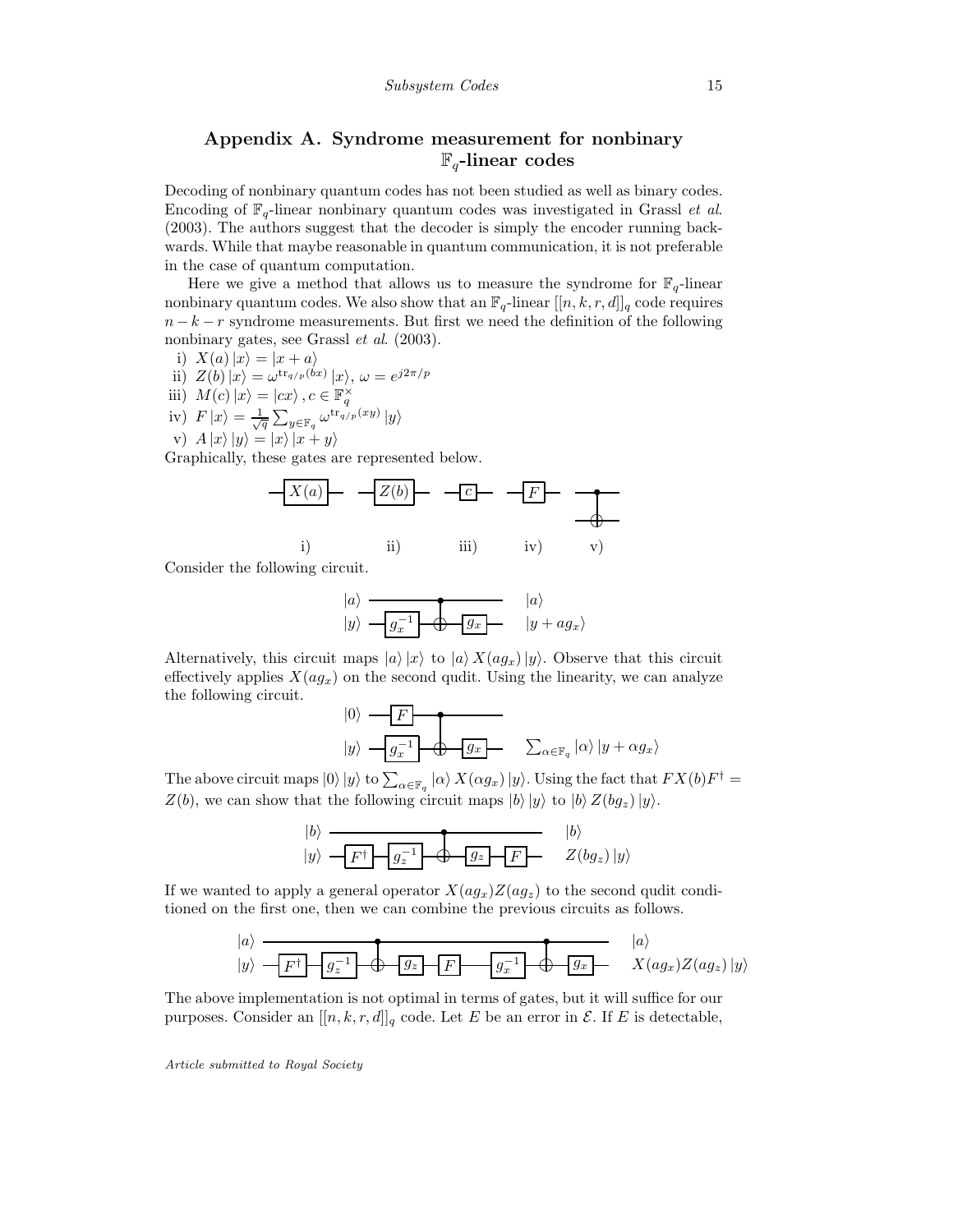then  $E$  does not commute with some element(s) in the stabilizer of the code. Let

$$
g = (g_x | g_z) = (0, \dots, 0, a_j, \dots, a_n | 0, \dots, 0, b_j, \dots, b_n) \in \mathbb{F}_q^{2n},
$$

where  $(a_j, b_j) \neq (0, 0)$ , be a generator of the stabilizer. Then for all detectable errors that do not commute with a multiple of  $g$ , the following circuit gives a nonzero value on measurement.



Note that whenever  $(a_i, b_i) = (0, 0)$ , then we leave that qudit alone. Similarly if  $a_i$ or  $b_i$  are zero, then we do not implement the corresponding portion. Let the input to the above circuit be  $E |\psi\rangle$ , where  $|\psi\rangle$  is an encoded state. It can be easily verified that the above circuit maps the state  $|0\rangle E |\psi\rangle$  to

$$
\sum_{\alpha \in \mathbb{F}_q} F^{\dagger} \left| \alpha \right\rangle X(\alpha g_x) Z(\alpha g_z) E \left| \psi \right\rangle.
$$

Let  $X(g_x)Z(g_z)E = \omega^{\text{tr}_{q/p}(t)}EX(g_x)Z(g_z)$ , where  $X(g_x)Z(g_z)$  is corresponding matrix representation of g. Then we have  $X(\alpha g_x)Z(\alpha g_z)E = \omega^{\text{tr}_{q/p}(\alpha t)}EX(g_x)Z(g_z)$ , by lemma 5 in (Ketkar et al. 2006). Thus we can write

$$
\sum_{\alpha \in \mathbb{F}_q} |\alpha \rangle X(\alpha g_x) Z(\alpha g_z) E |\psi\rangle = \sum_{\alpha \in \mathbb{F}_q} |\alpha \rangle \omega^{\text{tr}_{q/p}(\alpha t)} E X(\alpha g_x) Z(\alpha g_z) |\psi\rangle,
$$
  

$$
= \left( \sum_{\alpha \in \mathbb{F}_q} |\alpha \rangle \omega^{\text{tr}_{q/p}(\alpha t)} \right) E |\psi\rangle,
$$

where we have made use of the fact that  $X(\alpha g_x)Z(\alpha g_z)|\psi\rangle = |\psi\rangle$  as  $X(\alpha g_x)Z(\alpha g_z)$ is in the stabilizer. The final state is given by

$$
\sum_{\alpha \in \mathbb{F}_q} F^{\dagger} |\alpha \rangle X(\alpha g_x) Z(\alpha g_z) E |\psi\rangle = \sum_{\alpha \in \mathbb{F}_q} F^{\dagger} |\alpha \rangle \omega^{\text{tr}_{q/p}(\alpha t)} E |\psi\rangle,
$$
  
\n
$$
= \sum_{\alpha \in \mathbb{F}_q} \sum_{\beta \in \mathbb{F}_q} \omega^{-\text{tr}_{q/p}(\alpha \beta)} |\beta \rangle \omega^{\text{tr}_{q/p}(\alpha t)} E |\psi\rangle,
$$
  
\n
$$
= \sum_{\beta \in \mathbb{F}_q} |\beta \rangle \sum_{\alpha \in \mathbb{F}_q} \omega^{\text{tr}_{q/p}(\alpha t - \alpha \beta)} E |\psi\rangle,
$$
  
\n
$$
= \sum_{\beta \in \mathbb{F}_q} |\beta \rangle \sum_{\alpha \in \mathbb{F}_q} \omega^{\text{tr}_{q/p}(\alpha t - \alpha \beta)} E |\psi\rangle,
$$
  
\n
$$
= |t\rangle E |\psi\rangle,
$$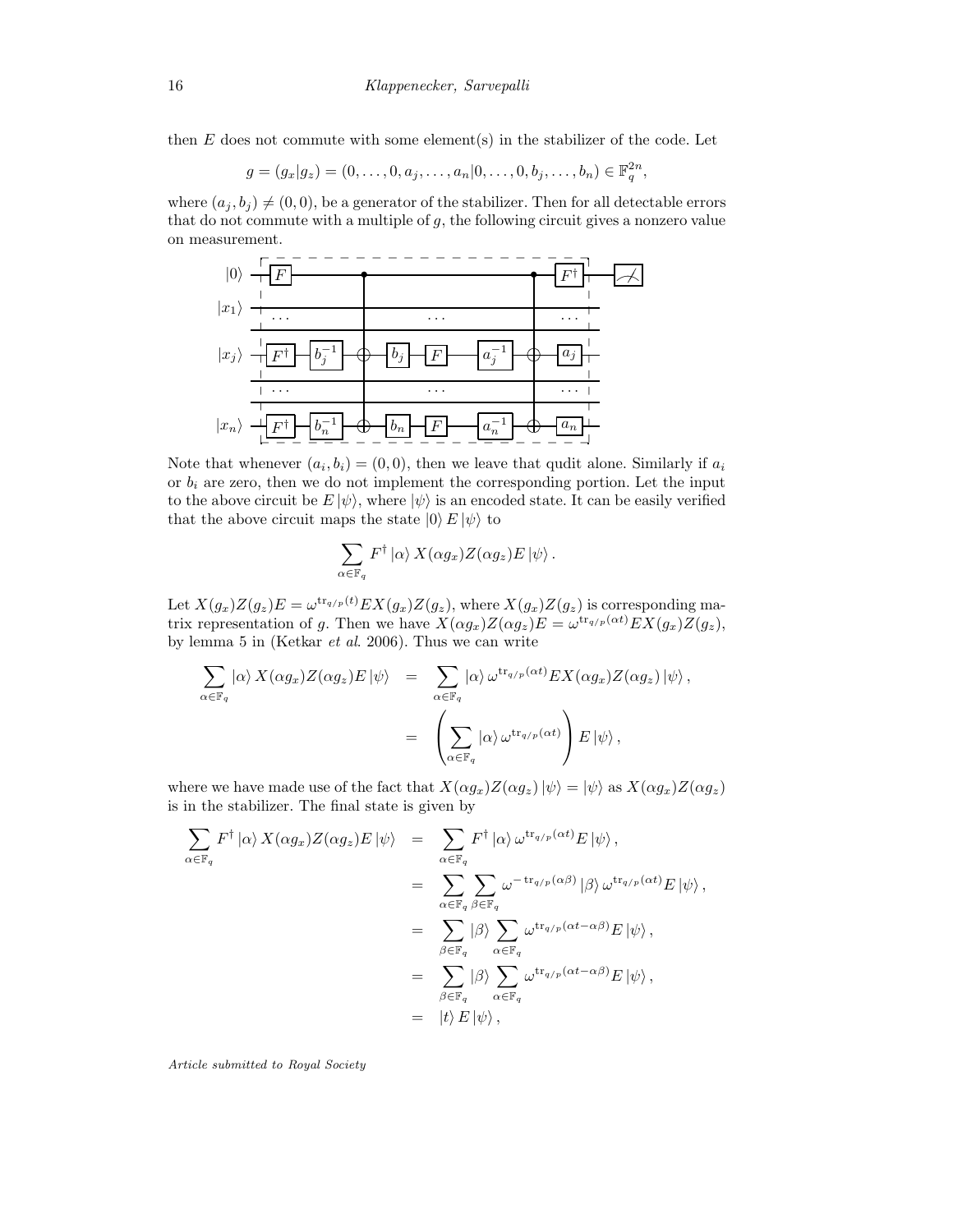where the last equality follows from the property of the characters of  $\mathbb{F}_q$ . Next we observe that the error  $\alpha E$ , where  $\alpha \in \mathbb{F}_q$  gives  $|\alpha t\rangle$  on measurement. Strictly speaking we refer to the preimage of  $\alpha \overline{E}$  in  $\mathcal{E}$ . Hence the syndrome qudit can take q different values. Since every detectable error does not commute with some  $\mathbb{F}_{q}$ multiple of a stabilizer generator, we have the following lemma on the necessary and sufficient number of syndrome measurements.

**Lemma 6.1.** Given an  $\mathbb{F}_q$ -linear  $[[n, k, r, d]]_q$  Clifford subsystem code,  $n - k - r$ syndrome measurements are required for decoding it completely.

*Proof.* Let g be a generator of the stabilizer of the subsystem code. By theorem 2.1 and lemma 3.2, for every generator g there exists at least one detectable error that does not commute with g but commutes with all the other generators. This error can be detected only by measuring  $q$ . Thus we need to measure all the generators of the stabilizer, equivalently  $n-k-r$  syndrome measurements must be performed.

Every correctable error takes the code space into a  $q^{k+r}$ -dimensional orthogonal subspace in the  $q^n$ -dimensional ambient space, see §2. Each of these errors will give a distinct syndrome. This implies that we can have  $q^{n-k-r}$  distinct syndromes. Since each syndrome measurement can have q possible outcomes and there are  $n - k - r$ generators, these measurements are sufficient for performing error correction.  $\Box$ 

This parallels the classical case where an  $[n, k, d]_q$  code requires  $n-k$  syndrome bits. A subtle caveat must be issued to the reader. If we choose to perform bounded distance decoding, then it maybe possible that the set of correctable errors can be distinguished by a smaller number of syndrome measurements. But even in the case of (classical) bounded distance decoding it is often the case that we need to measure all the syndrome bits.

#### References

- Aly, S. A., Klappenecker, A. & Sarvepalli, P. K. (2006). Subsystem codes. In Fortyfourth annual Allerton conference on communication, control, and computing, Illinois, USA. (eprint:quant-ph/0610153)
- Ashikhmin, A. & Litsyn, S. (1999). Upper bounds on the size of quantum codes. IEEE Trans. Inform. Theory, 4, 1206-1216.
- Bacon, D. (2006). Operator quantum error correcting subsystems for self-correcting quantum memories. Phys. Rev.  $A$ , **73**(012340).
- Bacon, D. & Casaccino, A. (2006). Quantum error correcting subsystem codes from two classical linear codes. In Forty-fourth annual Allerton conference on communication, control, and computing, Illinois, USA.
- Grassl, M. & Beth, T. (1996). Improved decoding of quantum error correcting codes from classical codes. In Proceedings of the workshop on Physics and Computation, Boston, USA (pp. 28–31).
- Grassl, M., Rötteler, M. & Beth, T. (2003). Efficient quantum circuits for non-qubit quantum error-correcting codes. Internat. J. Found. Comput. Sci., 14(5), 757–775.
- Ketkar, A., Klappenecker, A., Kumar, S. & Sarvepalli, P. K. (2006). Nonbinary stabilizer codes over finite fields. IEEE Trans. Inform. Theory, 52(11), 4892-4914. (eprint:quant-ph/0508070)
- Klappenecker, A. & Sarvepalli, P. K. (2006). Clifford code constructions of operator quantum error-correcting codes. (eprint:quant-ph/0604161)